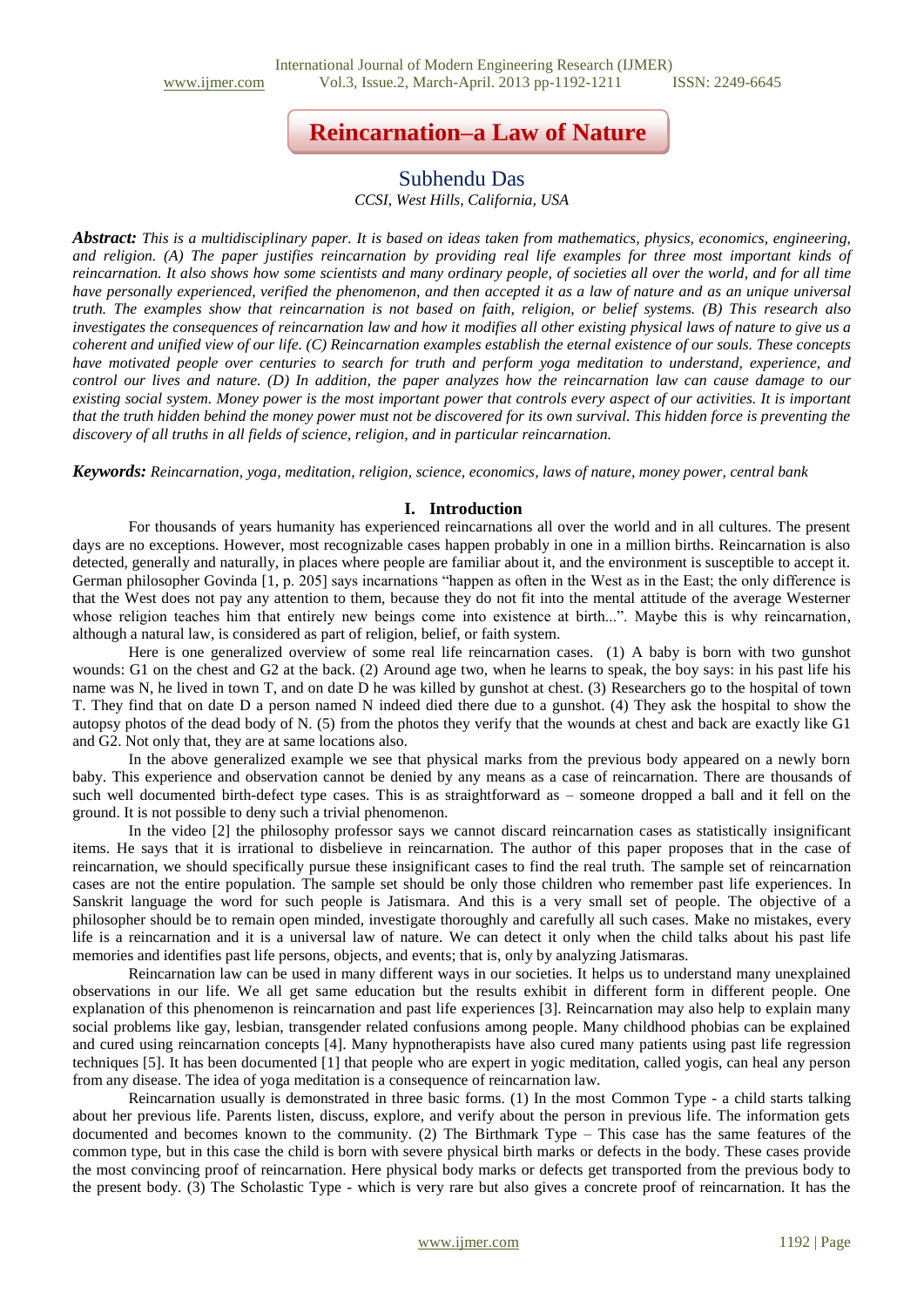same characteristics of common type. In addition the child, from the very early age, demonstrates a power of super intelligence that is beyond comprehension.

We show that examples of reincarnation clearly indicate eternal existence of our soul. The book [6, p. 44] gives a very powerful logic to justify the existence of soul in our present life. His explanation says that there is something that tells us that we were alive when we were in our deep sleep. We know, when we are in deep sleep, that our mind and body both do not work and we are thus not physically active. Yet when we wake up we know that we were not dead. The object that gives us this knowledge, that we were not dead, is our soul. We all feel about the existence of our soul, in many occasions of our life, but we just cannot get hold of it in a test tube to examine it.

It is very surprising that such a fundamental law of nature, that directly impacts our life, has not been used by our modern society. The rest of the paper is organized in the following way. First we give some well known and well publicized examples of reincarnations. Then we discuss how reincarnation can help us to understand our lives. How yoga meditation, a direct consequence of reincarnation, can change our lives completely. Then in the next section we show how reincarnation law interacts with other natural laws, gives a better understanding of our society, and how it impacts our philosophy. Following that we discuss what major religions think about reincarnation. In the discussion section we show how our economic and scientific thoughts are deliberately trying to suppress the discovery of all truths including the reincarnation law and associated concepts.

## **II. Examples Of Reincarnation**

We give some examples to describe three different types of reincarnation mentioned before. All three types have some common features and also some special features that distinguish them from other types. These cases, specifically birth mark and scholastic types, are very unique and cannot be made null and void by any kind of logic. The convincing proof of reincarnation however comes from the details of the large volume of well documented cases given by [7]. The best way to understand these cases is to select any one of them, and then analyze its details thoroughly.

It should be emphasized that all human beings are reincarnated. However, probably only one in a thousand remembers past life. Exceptional cases may happen only one in a million. Thus for research on reincarnations, the cases cannot be rejected using the concept of statistical insignificance. The universal sample set, for reincarnation, is not the total human population, it is all those who remember their past lives, who are called Jatismaras.

#### **2.1 Common Type**

In this category, a child between the ages of 2-6, starts talking about his previous life. He names the person of his previous life, identifies the city or town where he lived, recognizes people, photos, houses, and other objects that he used in his past life. The parents of the child explore the details; local people cooperate, and help to solve the mysteries. Researchers visit the place, explore the details systematically, document the discussions, take videos etc., and finally publish the results to authenticate the case.

The following example is taken from the TV news from the ABC channel of USA. The transcript [8] says that a six year old boy named James Leininger talked about his previous life as James Huston, who died at age 21 as a navy pilot, in a military plane accident, 60 years back, during World War II. Leininger"s parents were an educated Christian family in USA. They never expected such things to happen to them. But over time, covering many incidents, and conversations with their child about extraordinary details of the pilot"s life, they have become convinced that this is a case of reincarnation.

Here are some excerpts from the video [9]. From age two, Leininger used to get nightmares. Once he woke up from his dream and said "Airplane crash on fire, little man can't get out." Another time he said that the toy plane has a drop tank. The words "drop tank" were completely unknown to the family. Leininger gave many detailed accounts of the plane, that no one could have told him, or even could have known also. He said the plane used to get flat tires, which was verified later. The parents came to know about many such unusual and detailed information from their son. They investigated, many details that their son told about the air plane, pilot"s friends who were still living, the name of the aircraft carrier, shooting down incident of the plane etc. Pilot"s sister was still living and became convinced that the boy was her brother.

The proof of reincarnation does not come from only the few statements reported here and in the original references. Many of the above statements can be countered using standard logics. Professor Stevenson has discussed one by one all the powerful counter logics in his book [7]. But the totality of information covering the exact statements, the body languages, the circumstances, the trigger moments for each incidents, the objects that helped to trigger, many question and answer sessions with many people, and many such details, that spanned over 4-5 years in such cases of Jatismaras, cannot be disproved completely using any consistent logic. This is not just one case; there are hundreds of such different but unique cases that happen all over the world in every year. Most importantly there are no motive behind these cases; there are also not any financial gains, or fames, to be made by anyone involved. Reincarnation is the only single unified theory that can explain all of these cases.

#### **2.2 Birthmark Type**

This type is about Jatismaras, and transportation of one or more physical marks from one body in the past life to another new body in the present life, which has been verified from hospital or postmortem records. Real life examples include gunshot wounds, missing fingers in one hand, both legs missing below knees etc. The investigation and the documentation of this type of reincarnation give the most convincing proof of the reincarnation law for the modern scientific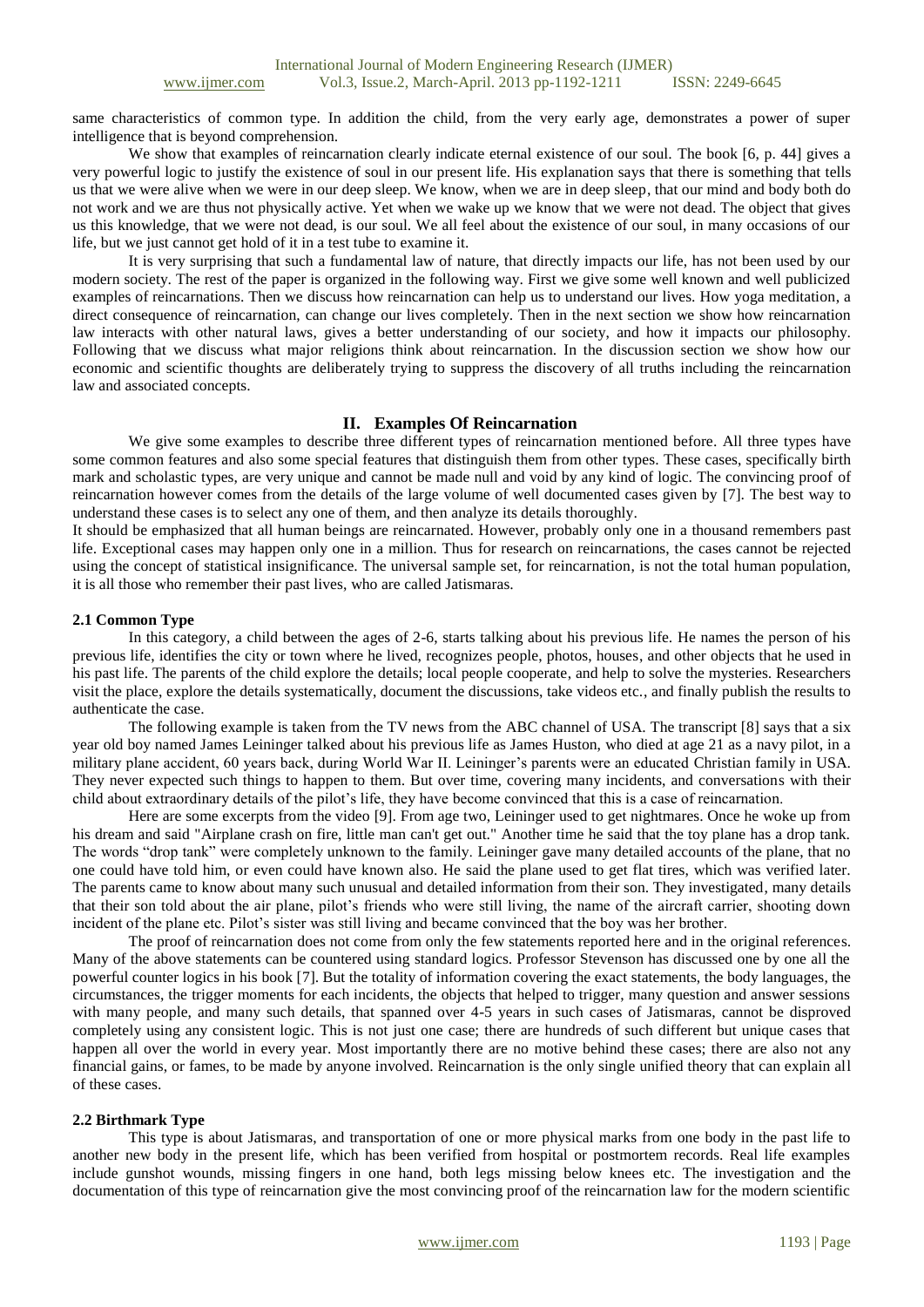community. It is not possible to counter these cases by any kind of logic or explanation other than reincarnation. It should be mentioned that these cases are rare, although well known.

Many such cases have been documented by Ian in [10]. Dr. Ian Stevenson (1918-2007) was the head of the Department of Psychiatric Medicine, at the University of Virginia, School of Medicine, at Charlottesville, Virginia, USA. He has investigated over 3000 cases, distributed all over the world, in 40 years period. His research was funded by one of the founders of Xerox Corporation. People say Stevenson will be considered as Galileo of next century.

The following case is taken from [11]. Here we see that birth defects extend deep inside the body. This is the case of an American boy named DG, who was born in 1997. When he learned to speak he mentioned to his mother that DG was her father LS. DG made a number of statements that indicated knowledge about his maternal grandfather's life that his mother thought he could not have obtained through normal means. DG"s parents were Christian but his mother was open to reincarnation ideas. DG discussed the death of his grandfather. He said how LS died in an incident in a store where several people were shooting. He also described many aspects of the life of LS. He talked about the two cats LS had and even mentioned the nick name that LS had given to one of them.

DG had a narrowing of the pulmonary artery at the site of the valves. His mother reported no infections during her pregnancy that could cause such problems for her baby. There was no family history of congenital heart defects. DG's birth defect was very similar to the fatal wounds suffered by his grandfather in a shooting. The autopsy report of LS said something like the following: The gunshot wound went through the skin, soft tissue, and left ribs. Then it cut through the left lung, and main pulmonary artery. There was a 4 cm lacerated wound of the main pulmonary artery.

The paper says DG"s birth defects had a pulmonary valve artesia with intact ventricular septum. This means narrowing of pulmonary artery. He had poor development of the right side of the heart. DG underwent a shunt, the first of several procedures, and has done quite well with no lifestyle restrictions. The narrowing of DG's pulmonary artery was a close match with the wound to LS's pulmonary artery.

In his many papers Stevenson has presented some photographs of birth marks and birth defects. In one of the photos he has discussed the case of a Turkish boy who had a malformed right ear and right side of the face. The boy remembers the life of a man who was shot by a gun at point blank range. The man died six days later of injuries to the brain by the shot that entered through the right side of the head. The case was verified from the hospital records. It is not just violent gunshot wounds and death cases that reappear on the new body; the normal medical surgery marks also appears. A Burmese child had a long vertical linear birth mark close to the mid line of her lower chest and upper abdomen, which corresponded to the surgical incision for the repair of the heart, of her deceased aunt which the child remembered.

These and many other examples found in the literature [12, p. 74] show that these birth marks are not medical malfunctions but the soul is reconstructing the baby in mother"s womb in a very specific way and for some unknown reasons. It is then quite possible that the soul is doing many other things, and possibly everything, that we have not found out or may never be able to find out using normal research process. In one case a yogi predicted [13, pp. 13-16] to the parents, 18 months before birth that a boy will be born with a hole in the right year. This phenomenon has a profound impact in our social, physical, and medical problems that we encounter. Thus soul can decide if you will have the characteristics of your parents or not. An example is given in [1, pp. 210-216], where a person looks exactly like his past life photograph.

## **2.3 Scholastic Type**

This type is same as common type with some additional features. In this type the child not only demonstrates and proves that he is a reincarnation of a previous life, but also demonstrates extraordinary human talent that one cannot attain by any means at that age. These talents are like exceptional musical talents or philosophical understanding of a subject, with an ability to express such knowledge like an adult.

Our first example is of a boy named Maung Tun Kyaing (MTK), from Burma during the British period, who preached Buddhism from very early age of 4 with profound understanding of the subject. The case has been authenticated by Lama Govinda, and also by the then British governor Sir Henry Butler of Burma. Both of them personally talked to the boy. Govinda has interviewed the boy, boy's father, and investigated many details related to MTK [1, pp. 190-197]. Lama Anagarika Govinda (1898-1985) was a German man, later became a Buddhist. Robert Thurman, a Columbia University professor describes him as the greatest philosopher of the west, although little known. Note the middle name "Anagarika", it is a Sanskrit word and it means a person with no nationality.

MTK was born in a very poor and illiterate mat-weavers family. Suddenly at age four he started preaching Buddhism, better than any religious teacher could have done. He visited a Buddhist Monastery in the local village, where he lived in his previous life, as an abbot named U Pandesia. He recognized the present abbot and correctly mentioned his name; MTK showed the room where he meditated, and identified the things that he used. At the monastery, the child read the scriptures written in ancient Pali language and explained its meaning, which MTK could not have learnt in his home.

People were so impressed by the sermons of MTK that they came by thousands to listen and see him. Eventually his fame reached the ears of the governor. The governor invited MTK to convince himself of MTK"s extraordinary gifts and remembrance of his previous birth. Governor was very pleased with the masterful exposition of Buddhist tenets by MTK and gave him a hundred rupee note, which the boy could not accept, as MTK said he cannot sell Dharma. Governor was greatly touched by the little boy when MTK wanted to give him a gift. MTK opened his rosary from his wrist and gave it to the governor. Smilingly accepting the gift the governor said – "now you must tell me how to use this rosary". MTK explained in details that this is to meditate on three marks of existence – impermanence, suffering, and egolessness.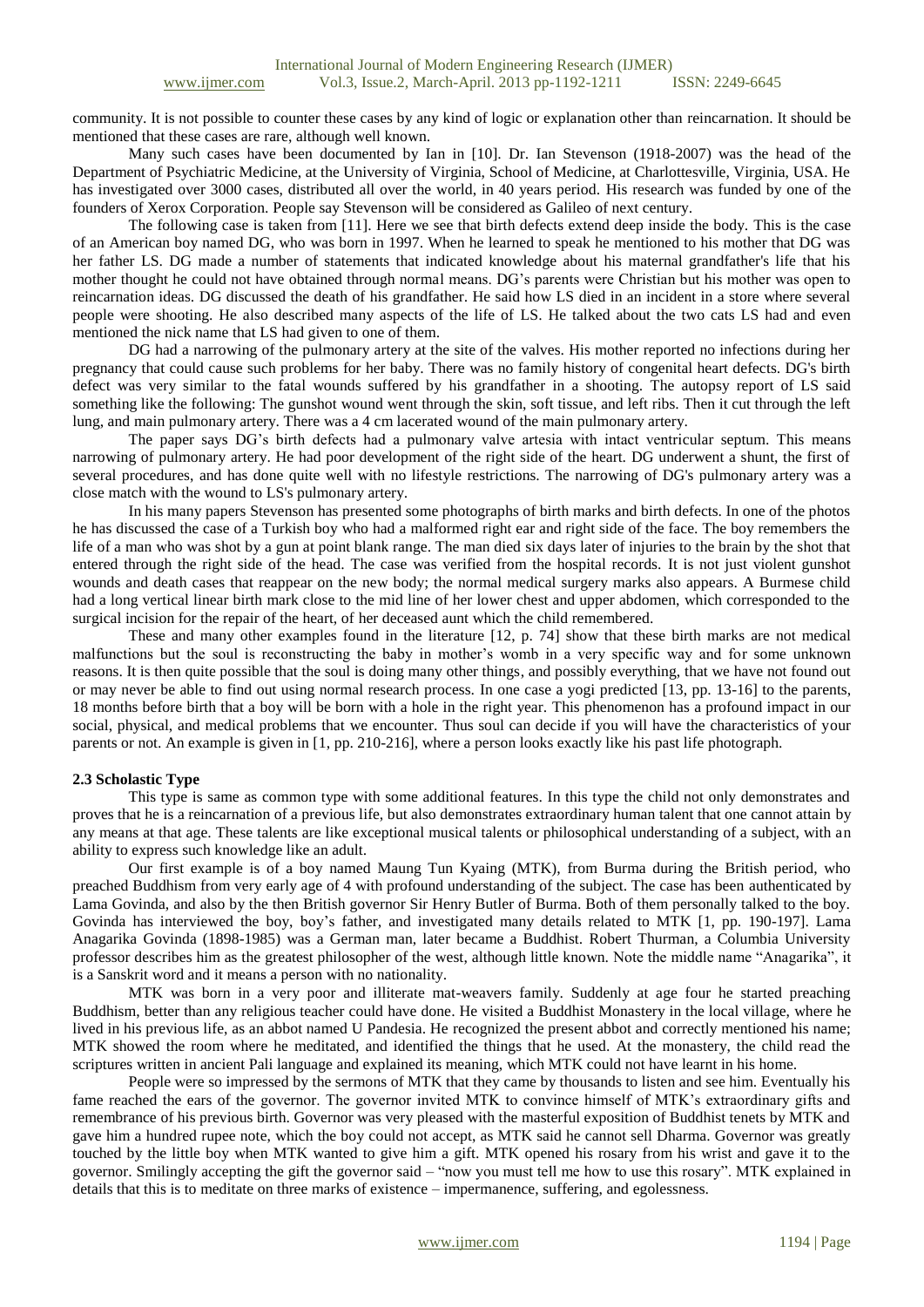The boy spoke not like the one who was taught, to repeat words which he himself could not understand, on the contrary he spoke with such conviction and sincerity that the governor was profoundly impressed by this child. He asked MTK to go from one end of the country to other and preach to high and low and even to prisoners in the jail. Governor believed even the hardest criminals will melt in hearing his genuine faith and sincere goodwill. The boy did so and the prison doors were opened for him.

The case of the American boy Jay Greenberg (1991-) is similar to MTK. Jay was born in a family which did not have any musical background. However, Jay was not a Jatismara. But from age two he started showing talent in music. Some say he is the greatest musician to come in last 200 years. He wrote 5 symphonies by the time he was 13. At age 14 London Symphony Orchestra has recorded his music for Sony Company. His case was first aired on 60 minutes CBS TV program, in 2006 in USA [14]. Mozart was also a famous child prodigy, but he was born in a musical family. Those who speak fluently a foreign language, between ages 2-4, should also be considered under this category, although it has a special name - Xenoglossia.

## **III. Proof Of Reincarnation**

In this section we discuss how a theory is established using research, verification, and investigation of all counter logic behind the theory.

#### **3.1Definition of Proof**

Our normal understanding of proof comes from the science and engineering concepts. Let us say that we want to prove that hydrogen and oxygen when combined properly will produce water. We prove this inside a chemistry laboratory. We take precisely known amounts of hydrogen and oxygen, mix them together in a test tube and then burn or give an electric spark [15] to ignite them to produce water. In our context we want to say that this is not really a proof; instead this is a demonstration of a theory.

We may want to say that the proof is the long process that required lot of research by many people over many years to find out that we needed hydrogen and oxygen. Then we did lot of trial and error to find out the exact amounts needed of them. Again after long investigation researchers have found that the items must be ignited by some means to combine them. We call this entire process as the proof. Once we have come to a definite answer to all our questions, then we repeated the test and documented the final steps. Now anyone can repeat those steps to demonstrate the theory.

Reincarnation also can be proven in the same way. In this case the laboratory will be the whole world. Similar amount of research needs to be done over long time and by many people to identify and short list very convincing cases of Jatismaras that cannot be explained by any other known processes. Then any one can take these final selected cases, carefully analyze them, document the results, and then publish them. This is basically what has been done by Professor Ian Stevenson [7] and his colleagues for over 40 years for more than 3000 cases all over the world.

But long before, Stevenson"s proof, the reincarnation theory has been proven by local people and by their own methods of verification [12], which were similar to what Stevenson did. This proof is also very much like the experience of the family of James Leininger, the airplane pilot, as described earlier. Each family examined their own cases more thoroughly, than Stevenson did, over the entire 4-5 years of the child"s early ages. Their effort was more rigorous and thorough than possibly anyone else can do, because the parents lived with the child. They have examined the details of every moment in the child"s daily activities. This is how reincarnation was proven over and over again for more than several thousand years and all over the world. The parents believed, local community believed, and eventually the entire society, civilization, and the world believed.

Many say – those who believe in reincarnation will not require any proof and those who do not believe no amount of proof will convince them. But we are not professing on belief or faith in this paper. Faith and belief are not at all scientific. When we talk about a physics or chemistry problem we do not mention belief or faith. We just ask you to go to the lab and do the experiment on your own or read the details of the experiment from the literature.

For reincarnation the idea is same. You can go and perform the experiment on any of the established recent cases. That is, go to the town and talk to the boy and their parents, stay there for two three days, and convince yourself. Alternatively, read the details of any one of the cases investigated by Professor Stevenson. Dr. Stevenson has documented most thoroughly each of the cases he has investigated.

Note that, just because in science many people are doing the research, and the world is investing lot of money, you should not blindly believe in science. In fact we show later that all math and physics theories are wrong, and we should not trust them. The same concept applies for economics also, as discussed later, to show that money is free. There is no rationality in believing what everybody is doing as right. Before Galileo we all believed that sun was going round the earth, but his rationality proved it otherwise.

#### **3.2 Counter Arguments**

Dr. Stevenson has discussed many standard counter logics in his investigation, both in general and in more specific way for individual cases. Some of the commonly placed counter ideas he discussed are (1) Paranormal knowledge, like fraud (motives and opportunities), conspiracy, and financial interests etc. (2) Imposed identification on the child by someone else, most likely from family members. (3) Capacity of parents to impose ideas (4) Cryptomnesia, the child may have known a person and confused it with the previous family. (5) Genetic memory (6) Extrasensory perception and personation etc. Many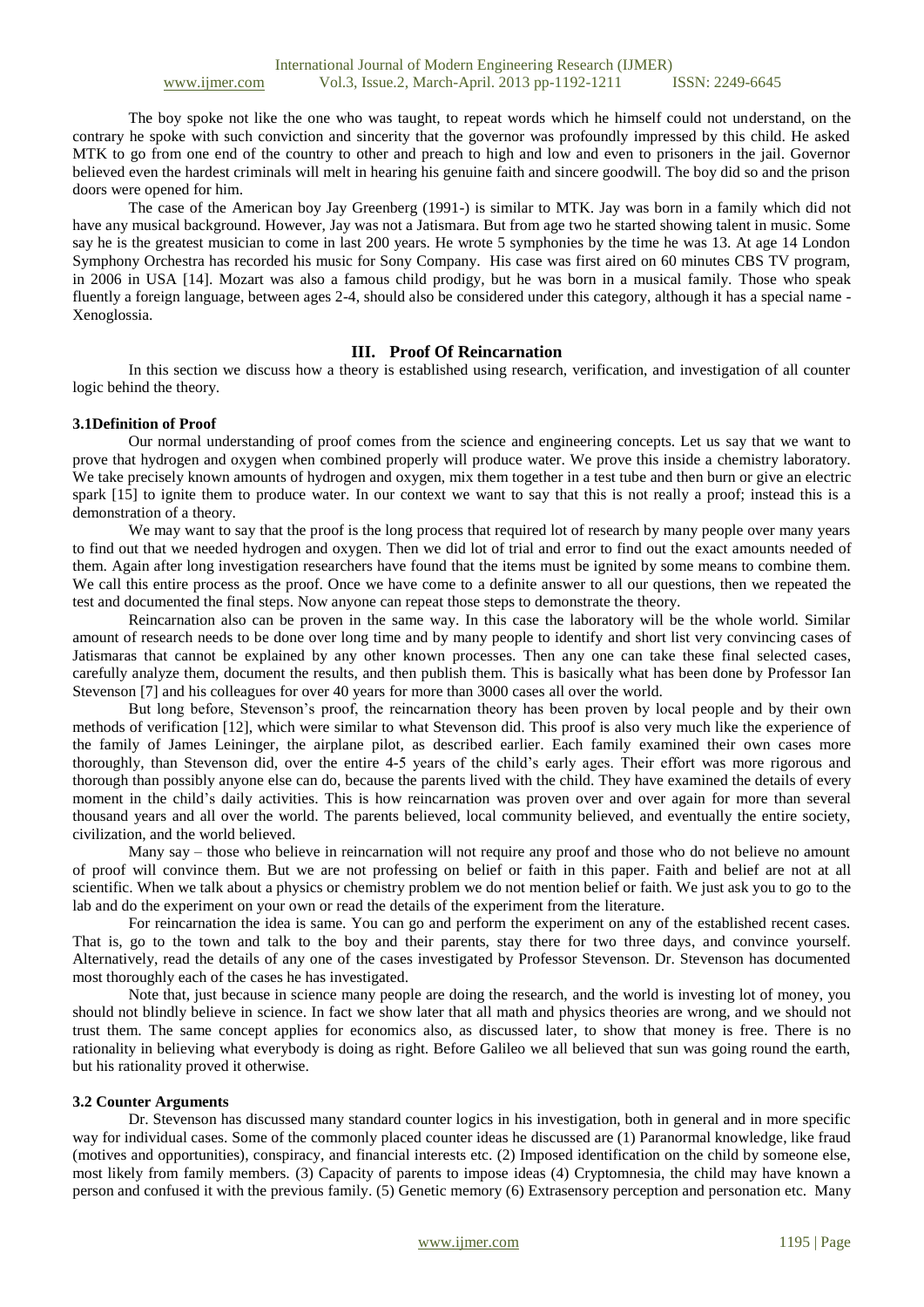reincarnation cases were rejected outright by Stevenson because of lack of proper evidences. He investigated cases only after his colleagues have identified very strong cases with verifiable evidences.

The extensively large amount of detailed data, which the Jatismara child produces in many cases, convinces any skeptic about the truth of reincarnation. It is said that god is in the details. And it is the details along with their precisions that are most important. As we discuss later, the simultaneity law is an important foundation. The reincarnation cases for the children develop over a period of 3-4 years, involving millions of bits and pieces of data, including body language, trigger moments, emotions, which are all linked simultaneously. Most scientists ignore such details and analyze things in isolation in their laboratories, and with adults. Many of these scientists probably did not even encounter a live case of a child. Most of them are also biased with a faith that humans are mortal [16]. As we show later that science has an important role in preventing the discovery of truth.

Carol [17, pp.171-204] has identified a few general signs for detecting reincarnation symptoms presented by a child. (a) Matter-of-fact tone: These are some spontaneous statements made by the child in some very casual way, particularly in the western societies. The way the child says these statements is important. (b) Consistency over time: The basic story remains consistent every time the child discusses the subject. The time gap may be long, more than one year. Although, as Dr. Stevenson points out that the stories may become hazy or sharp with many details, as happens with our own old memories of present life. (c) Knowledge beyond experience: These are obviously detectable by parents. These general observations by Carol are very difficult to counter. Those who are involved in the cases, like parents, teachers, and other adults immediately recognize that they are facts and not fantasies or conspiracies.

The cases of birth marks and scholastic types, along with information related to common type, cannot be explained without the idea of reincarnation. There are yogis who can even predict long before birth, that a baby will be born with specific birth marks to a specific parent at a specific location [13].

## **IV. Consequences And Benefits**

The examples given above prove the law of reincarnation. There are thousands of such proven cases throughout the history of mankind and all over the world including west. These cases also give another proof of existence of soul as discussed before. The existence of soul opens a completely new dimension in our life, philosophy, medicine, education, and the design of societies. Our humanity during the last fifteen hundred years ignored the concept of soul. But now once we understand reincarnation as a fact, we see the existence of a new kind of object in nature, the soul. So far we were concerned with physical objects only, living and nonliving; and we also considered physical forces like, light, sound, mechanical forces etc. But now we have another object which is non-physical. Examples show that this soul is not part of nature; does not follow the laws of nature, and in particular the soul never follows the death process, a fundamental law of nature. We cannot see it, like gravitational forces or magnetic forces, but we can feel its presence in our body, and we see its impact in the early childhood of every birth of human being. The recognition of this new object, the soul, can have tremendous impact in our life. In the following subsections we analyze some of these consequences.

#### **4.1 The Human Soul**

To justify the reincarnation examples mentioned above we need to introduce the concept of soul. This is the object that helps to carry experiences and information from our past life to our present life. This is a very important characteristic of our soul.

We know that nature has only two kinds of objects, a physical object which we can see, touch, and feel, it occupies some space. There is also an energy or force type objects, which we cannot see but we can feel it, we can see its effects. We also know that the energy object is always associated with a physical object. A light always emanates from a physical object like sun, or light bulb etc. Similarly heat or sound also is an effect due to some physical objects. Energy or force objects cannot exist without a physical material object. Thus in this sense we only have one kind of object in our natural universe, which is physical.

We also know that no physical or material object can carry any kind of information about our life from one birth to another birth. Our scientists have not found any such physical material. All the physical objects have been identified in the periodic table of chemistry. None of these physical elements can carry any information. These physical objects are not living objects. Thus the soul is neither force and energy type nor a material type object. But since it carries information, it must be something else; nobody knows what kind of object it is. It is for sure that such an object must exist to justify the physical phenomenon of reincarnation. It is quite possible that souls exist in the entire universe, in all stars and in all galaxies. It can take any kind of life form in any kind of environment. On earth it obviously can take forms of animals, plants, and bacteria also.

We also express our knowledge about our soul in many different ways when we talk. Most common such statements are the following: My heart says this, I have a gut feeling, my intuition is telling me something, I hear my inner voice, I hear messages, my conscience says etc. All these kind of statements are telling us that we are aware of the existence of something that is more than or beyond our physical body and brain. The word soul is considered same as spirit in this paper. In a similar way we do not also distinguish between mind and soul. Most important consequence of the reincarnation theory is that we are not our physical body. We are our soul. The person we are talking with is a soul; the person who is talking is also a soul. It is this soul that reincarnates and not our body. We must not confuse our physical body with our soul. This physical body includes our brain also. We can make a fundamental change in our life style if we can constantly remember that we are not our physical body, our brain, or our mind.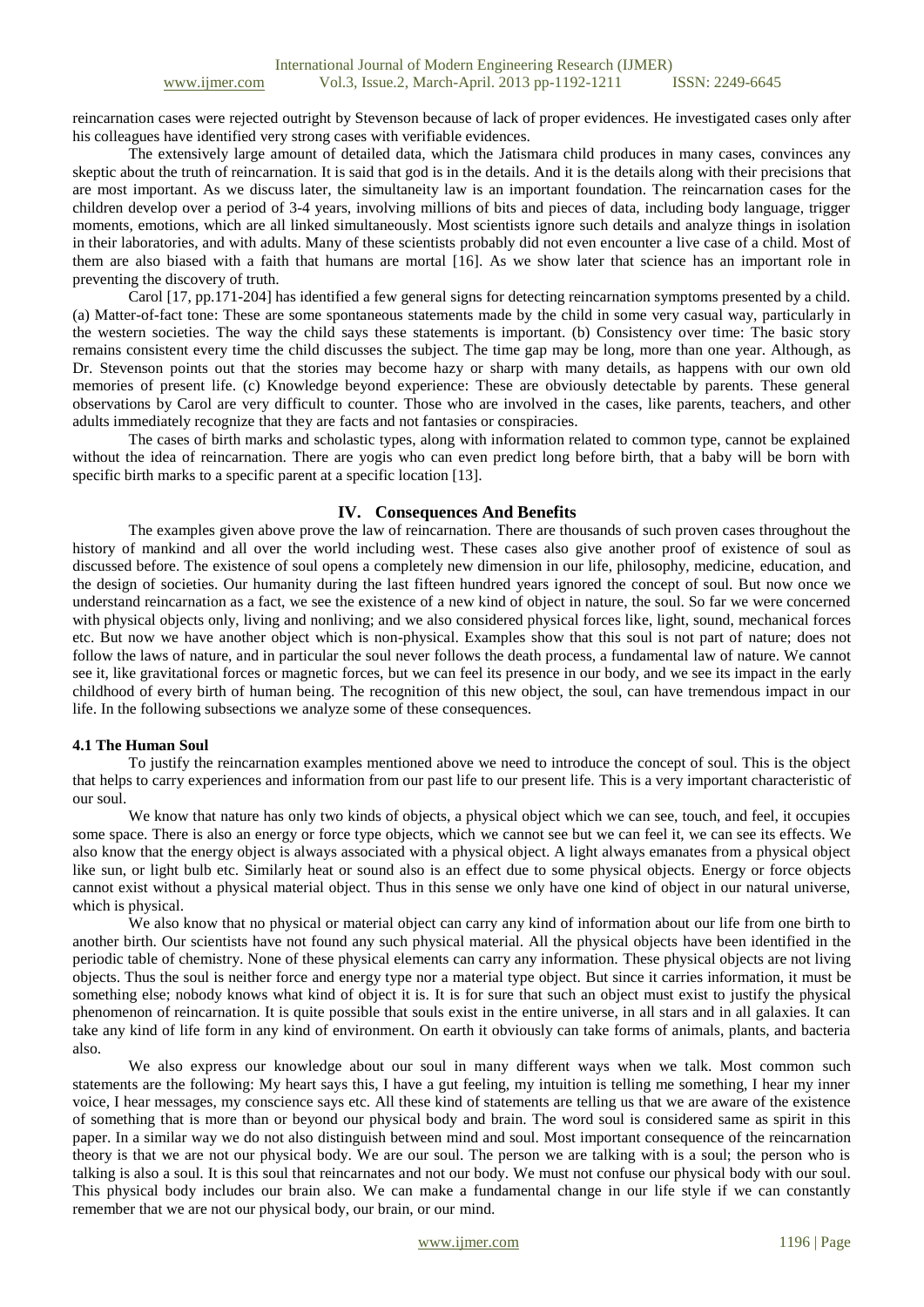#### **4.2 We are different**

Reincarnation law shows that we came to this world many times in the past. We were born in many different places, countries, to many families, and in many races. In some incarnations we were males and in some other we were females. Thus our souls do not have sex, race, and nationality. Since we are souls and not our bodies, then our bodies should not have any nationality also. In fact all yogis consider them as persons without any boundary. The examples show that the experiences of these past lives are still with us, and are helping to make an individual to progress and also the society to progress. We are building on them in each life. Many people refer to this as karma. Note that karma means work, not just in past life, but in present life also.

There were many wars in the world, based on nationality, race, religion, and of course wealth and moneypower. Indian ancient books like Ramayana and Mahabharata present two great wars. In Ramayana, two different races, human and monkey, joined forces against a monster race. This war therefore was not based on race, it was for Dharma, which means for justice, truth, duty, responsibility etc. The objective of both wars was for the same reason. Most important objective in those two wars was to restore and maintain the respect for woman. Thus if we understand reincarnation, if we understand soul, then we will never fight for manmade ideals like religion, nationality, or race. We will fight for god made or nature made objectives, for truth, responsibility, humanity, and equality.

If you throw a stone you can see its trajectory. You can see how the stone moves, where it came from, and where it is going. A soul also has a similar trajectory, but it is distributed over space and time. We cannot see or feel about its entire trajectory. The reincarnation examples show that this concept of trajectory is valid in real life. Our present life is only a small part of this trajectory. Thus all of us are in a long journey and for eternity with different trajectories. We inherit this trajectory; our present life is defined by experiences gained from this trajectory.

Since in every life we were born in different families, in different economic and social conditions, and in different times, we are all different. Every person is different. This universal thought should be taken into consideration in the design of our society, work force, education, medicine, legal and political systems. This is considered and used by many hypnotherapeutic practitioners, but the scope should be expanded in all aspects of our life. Every person should be treated in an unique way designed specifically for that person. This philosophy, if implemented correctly, will change our society completely. We should not treat everybody as equal; however, we must give equal opportunity and freedom to everybody. Just because we cannot remember our past lives, we should not treat others badly.

For the same reason, there cannot be anything good or bad in nature. They are just different. Everything is part of nature and is following the laws of nature. Apple is good and orange is bad cannot be true. Similarly Mr. X is good and Mr. Y is bad cannot also be true. We have gone through different trajectories of incarnations, so we are different. Death is an universal truth, and thus death cannot be bad also. Different person will die at different age and for different reason.

#### **4.3 Body constructions**

Birth mark cases show that human body is constructed by the soul, while the baby is inside mother"s womb. If there was gunshot wound in the previous life then it can appear at same places in the new born baby. This discovery has tremendous consequences in our medicine, life, and philosophy. It is quite possible that everything in the normal body is also constructed individually in an unique way by its soul. An example has been discussed in [1] indicating that past life photograph matches very closely with present life. Thus the looks of a person may not depend on parents. The same can be said about, intelligence, diseases, medicine effects etc. Thus this law of reincarnation has a profound impact on the understanding of human life and then effectively using our people for proper design of our society including its philosophy.

Teaching such concepts will also make all parents aware of their babies past lives. Now most of us ignore past life. But asking some basic questions, at the age when the baby starts talking, we may be able to find information about past life. All pediatricians can be trained to detect birth marks and ask such questions to all of their child patients. This information can be used not only for health problems but for many social and philosophical problems also.

Many present-life diseases are due to past life accidents, sickness or diseases. A little boy had eczema at the wrist; he used to scratch under certain mental conditions causing hand to bleed. Once it was discovered that he was wounded by a gun shot in military battle field in his past life, he not only recovered from the phobia, but his eczema also completely vanished [17, pp. 4-22]. There is another such example, cyst in throat, in the video by BBC [16], as discussed later.

#### **4.4 We were there**

The reincarnation law says we were there before; we were there where Jesus Christ was, we were there when Prophet Muhammad was, Buddha was. We did not die in all the wars; we are back here again and probably fighting another war, or maybe trying to prevent another war. The case of Leininger [8], discussed in the example section, confirms that we were there in all places, we never die, and we come back to our earth to serve our society and each other. All the Jews who were killed in WWII are still here, they may not be Jews in this life but are not dead; all other millions who were killed in WWII are also here.

If death of somebody or some object brings good for greater benefit of the society, then death or killing is definitely a good thing to happen. Death is not bad at all because it is a law of nature. Since destiny, as we show later, is driving all of us, how can death and wars be bad? There is no need to feel bad or sad about our death. That is because death process is certain for everybody. Those who have born will die one day. According to reincarnation law they will be born again. This certainty and truth should remove sorrow and sadness from our life. Constantly remembering reincarnation law will give us peace in our mind all the time. This can be achieved by teaching reincarnation law starting from our high schools.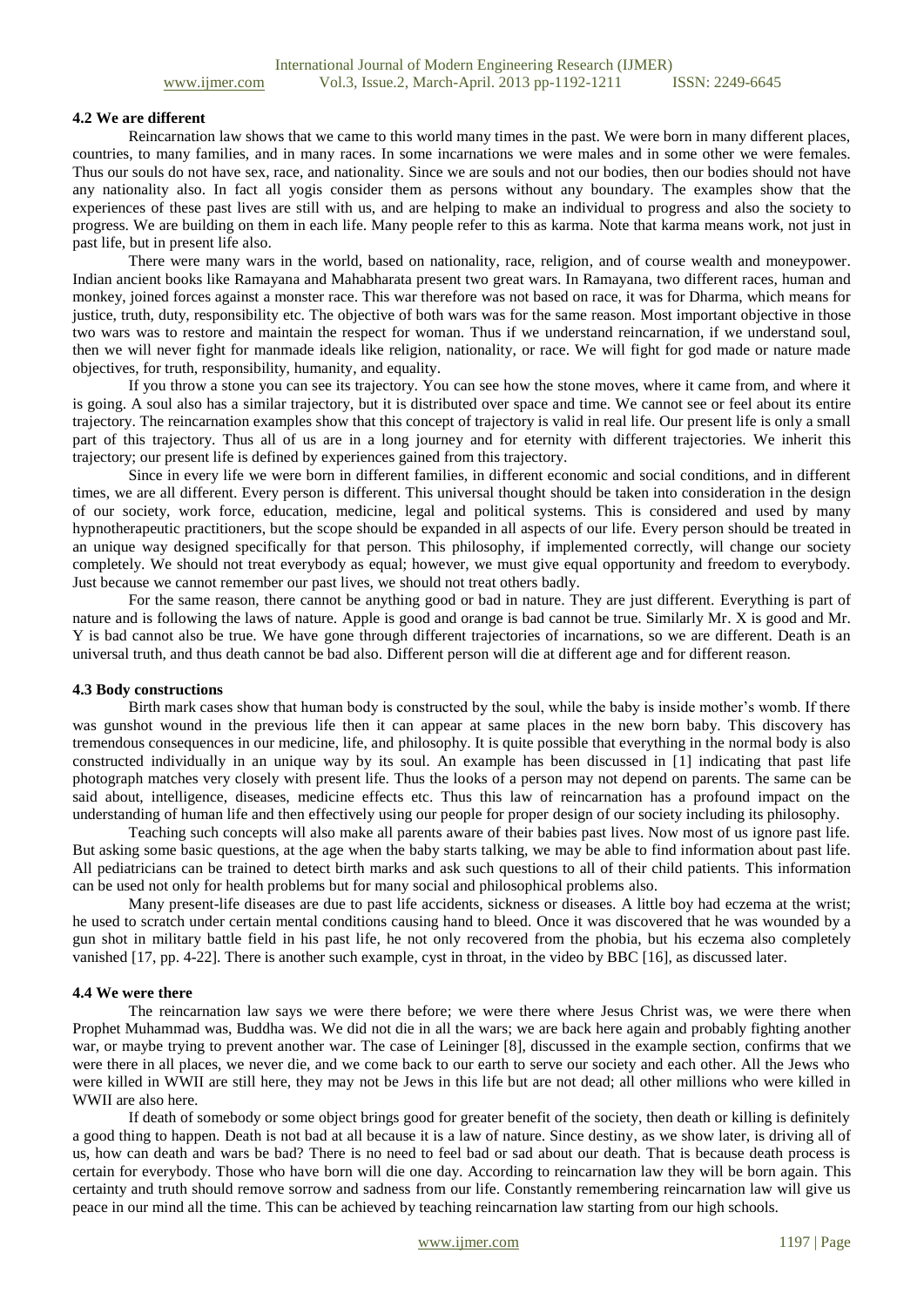All the memories of our past lives are also with us and we are enjoying our companies with all the long history of each other. Many of us remember the past during our child hood days, but most do not. That does not mean that our soul forgot everything. Similarly, we all know our past lives, but it is known to our souls and not by our mind. However the past life experiences and memories are working in all our present actions. A person with yoga skills can tell us everything about our past lives. In many cases hypnosis can also reveal our past experiences and knowledge [1].

Understanding of such concepts, which is a consequence of reincarnation law, has a profound impact in the philosophy of our society and it can change our life style. Imagine what will happen to our next generation of people if we teach these subjects to our high school students.

## **4.5 Past life regression**

Past life regression (PLR) therapy is now a well established method of treatment in Psychiatric branch of medical science. In this approach a patient is usually placed in a hypnosis environment and regressed backward in time slowly to past life. Some doctors do not use hypnotic method, yet take the patient consciously to past life memories. A good literature survey on the methodologies is presented in the Master's thesis [5]. Some doctors claim that this method proves the validity of reincarnation law.

It has been found that many chronic migraine headache cases for many adults are related to past life problems. In one such case [18] all normal medical treatments, over long period of time, failed to cure the patient. Accidentally the patient discovered the PLR technique and made an appointment for hypnosis. It was found out that she was raped, had a baby, and then died in an accident where she got wounded in her head. Once she discovered all the details she was completely cured automatically.

In a similar incident a child started growing a large cyst in his throat [16]. Doctors performed the operation but it grew again. One day the boy told his mother how he died in his past life due to a gunshot wound on his neck in a military battle field. Once the details were discussed with the boy, the cyst and the growth in the throat vanished completely. The normal medical doctors could not explain but had to accept it as a miracle. This case does not come under birth mark type; however it is similar to migraine headache problem. It is quite possible that a detail medical examination of the physical body would reveal an internal birth mark in both cases.

## **4.6 Yogis and Meditation**

Yoga and meditations are well known in eastern countries. Many people from the west have gone to India and Tibet to learn and practice yoga meditation. Some people renounce their societies and live in forests, mountains, and caves in Himalayas to learn and practice the yoga mediation. The life stories of such yogis have been published in many books; see for example [1, 13, 19]. Reincarnation and the soul theory are the foundation of such practices. The major objective of such yogic meditation is to connect to your soul, called self realization, or swaroop darshan in Sanskrit. With this method they achieve powers to serve the people who desire their help.

These yogis can perform many miracles using their yogic power that modern technology cannot implement and explain. One such recent example is given by the video [20], which shows: a yogi lies down inside fire, an interview with the yogi, and also some results of scientific investigations. Some of the yogic powers, mentioned in the above three books are: they can (a) heal any sick person without any medication, (b) physically appear anywhere at any time, (c) simultaneously exists at multiple places; (d) view and describe about past, present, and future of any person, at any place, (e) mind read of any person of any language, (f) cast off their own body, enter a younger dead body and continue to relive, (g) extend their life to any length of time according to their desires, (h) stop the snow avalanche and rescue people [13, p. 124] etc. Their miracles are well known in the western world also and have been documented by western people [21].

The foundation of yoga principle is based on the existence of soul and its incarnations. If we understand this universal truth then we can design our education system to learn the yoga meditation technology to make our society much better. Our many health problems can be solved without any kind of modern medications which have so many side effects. Our general and mental health can also be significantly improved using such meditation procedures.

The book [1, p. 114] has documented one case of yoga meditation skill that can help to communicate with another person in a different country without any knowledge of the person. While living in Tibet, Govinda wanted to know about his mother"s condition in Germany. A Tibetan yogi within few minutes brought the details about his mother. Two weeks later Govinda received a mail from his mother confirming the exact same information. It is therefore quite logical that we are also connected by our souls all the time with all persons. Our society will completely change if we teach our kids in their high schools how to achieve such yogic power and control our lives.

#### **4.7 Tracking Incarnations**

Using very sophisticated software, globalized computer network, and with integration of medical and other databases collected over many generations, it will be possible to track and identify reincarnation of all human beings. The modern technology, like the one, we are using now for tracking terrorists, can be used for finding past life persons. The kind of data items that maybe included are [22]: photographs at different ages, skin, hair color, land, climate, ethnicity, normal food, kitchen utensils, clothing, footwear, time of death, age, death experience etc. Pediatricians can be trained, across all hospitals, to enter their information in the database.

At this time these past life identifications are done only by people who have acquired special skills in yogic meditation [1]. Tibetans have well developed methods for finding their famous lamas after reincarnations, and providing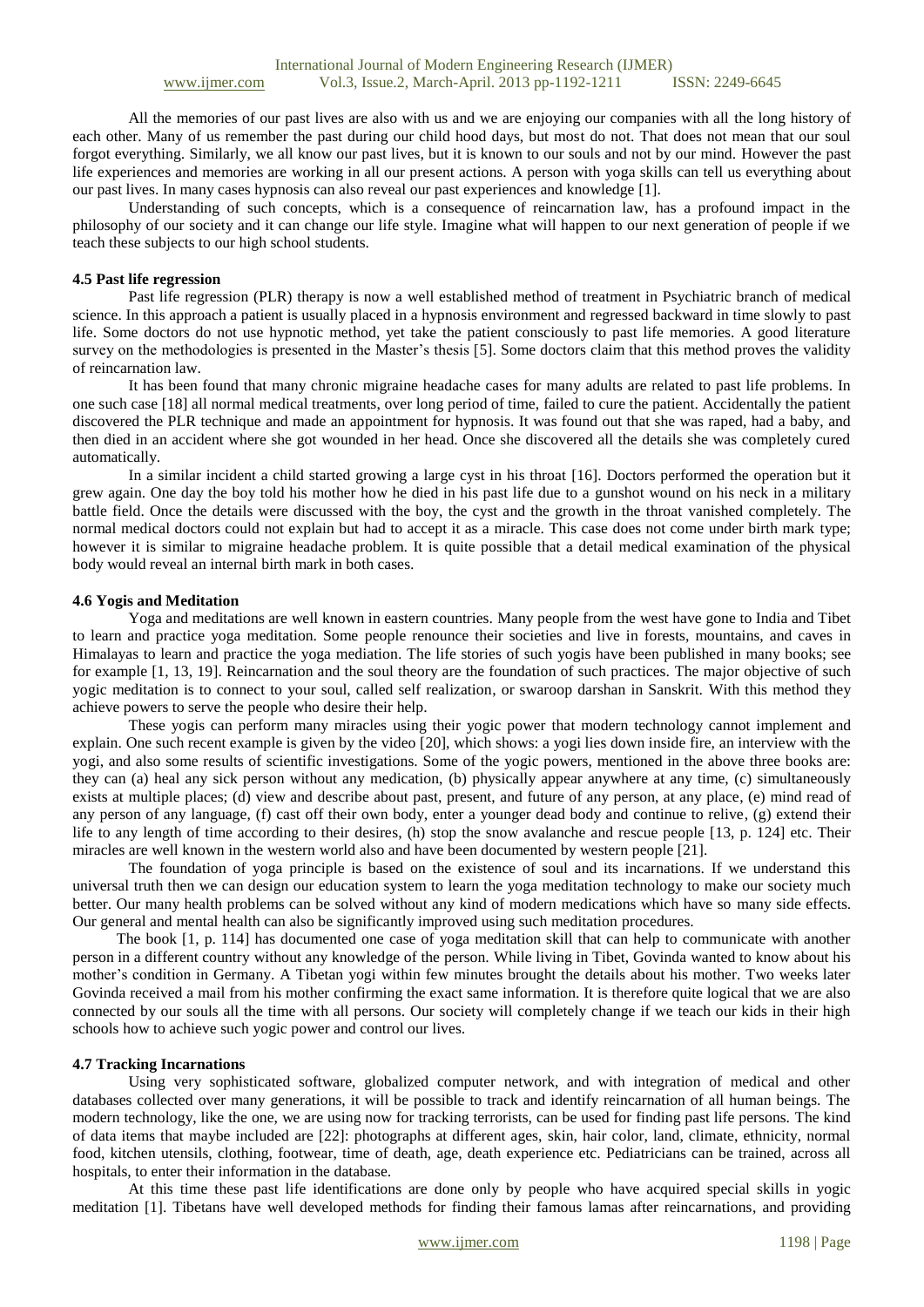such children the opportunities, so that they can help the Tibetan society in later days. But this is managed using yogic power, which cannot be achieved by everyone. Such identification skills have been discussed in [13, 19] also. It will be good to take help from such yogis to design and verify the database search algorithms and identification results.

## **V. Laws Of Nature**

Reincarnation law has significant impact on other laws of nature that we have studied in physics. It also has impact on the characteristics of our work or karma and the understanding of our destiny. Again, we emphasize that reincarnation, karma, and destiny have nothing to do with philosophy, religion, and god. We discuss the following laws: global plan, universal truth, death process, simultaneity, conservation, action reaction, destiny, and selfless karma. Since they are all laws of nature, they cannot be treated in isolation, they are all integrated inside nature. Reincarnation law plays an important role in integrating them both over space and over time.

#### **5.1 Global Plan**

There exists a global plan in our planet and our activities are part of that plan. Our galaxy is a giant spiraling structure with its associated motions in space. In one of its branches is our solar system. Our solar system is moving along with this huge galaxy. The sun cannot go anywhere on its own; it must follow the course dictated by the global plan of this galaxy. While staying on earth we do not see the definition of our galaxy. As we go away from earth, in the sky, the global plan of the galaxy begins to unravel its mystery, structure, and the journey. From this far away point in space we can get the glimpse [23] of the future path or destiny of our earth.

If we look inside a corporation we find a global plan that governs all activities of all the employees. When we start a new project in the company, many employees sit together in a conference and create a global plan for the project. They together decide the things to be done, assign a time schedule for each activity, assign people working on such activities, define how people will interface in creating their individual assignments etc. Once the plan is precisely drawn everyone knows exactly what they will do in the next day for several months, until the project is completed. During this period no one has any freedom to change their work plan, and why they would try to change, they would not, because they jointly created the plan. This corporation is also linked with other corporations in the same industry. Going farther outwards we see that the entire economy is working in a coordinated way under a global plan.

Same is true for our society. This global plan is created by the action-reaction law that started long time back and is still continuing and will continue forever. The reincarnation law says that we were there before. We came to this earth many times in the past and will continue to come again and again. The simultaneity law is also involved in this global plan. Things are happening because of simultaneous action and reaction of many people over global space and global time. These simultaneity, action-reaction, and reincarnation laws together create this global plan. Together they are generating all the activities in this universe. If we move far away, and look at the global history of our political and economical systems for past few centuries, then we will be able to see this global plan and then we can estimate its possible future.

At the individual level money plays an important role in placing us inside the global plan. The supply of money is controlled by the Central Bank (CB) as discussed later. There is a huge Money Power (MP) associated with the CB. It is the same money that controls all activities of this world. It is a very coherent and unified force. Using the money supply the CB can remote control us. By terminating us from our jobs, life can be completely changed. Thus we are all forced to participate in the global plan created by the CB and MP. Thus our destiny is intimately tied with this global plan. It is interesting to observe that CB was evolving over centuries, and incarnation after incarnation new souls entered and left the CB and MP, and yet none in CB and MP did try to change its role. This probably shows that CB and MP did not enter its death process yet.

Unfortunately, because of the complexity of action-reaction law, lack of knowledge of our past life activities, and the simultaneity law we cannot precisely estimate the future. When we come to any point in the future time then we can look back and see the global plan in the events of the past. Thus the existence of the plan is very definite but the prediction is not realistically definite. This observation is not just for our societies, it can be observed in our personal life also. Any event that appears meaningless or random now will appear meaningful and reasonable at some future time, when taken in global context.

If we look at things in local time, in local region, using local concepts and philosophy, we will see only local activities and it will appear like noise, random, and with no plan or purpose. The global plan can be understood well if we view the entire world and over long period of time covering 3-4 centuries, just like the galaxy example. A meaningful unified theory can be detected in the global plan only when all major as well as all minor events of the world history can be explained using this unified theory. Sometimes whistleblowers, like [24, 25], come out to reveal the inner workings of the power structures (CB and MP) giving us a great deal of the global view. These people were actually hired to reveal the secrets of power structures.

#### **5.2 Universal Truth**

The truth is always universal and unique in nature. There cannot be multiple truths on any subject, in the sense that the truth is constant over time and over space. Thus it cannot be true that reincarnation only happens in the east and is not happening in the west. It must be happening everywhere and for all time. There are ample documentations of reincarnations for all countries in the world. Reincarnation law is not based on religion, race, or nationality. Thus the reincarnation law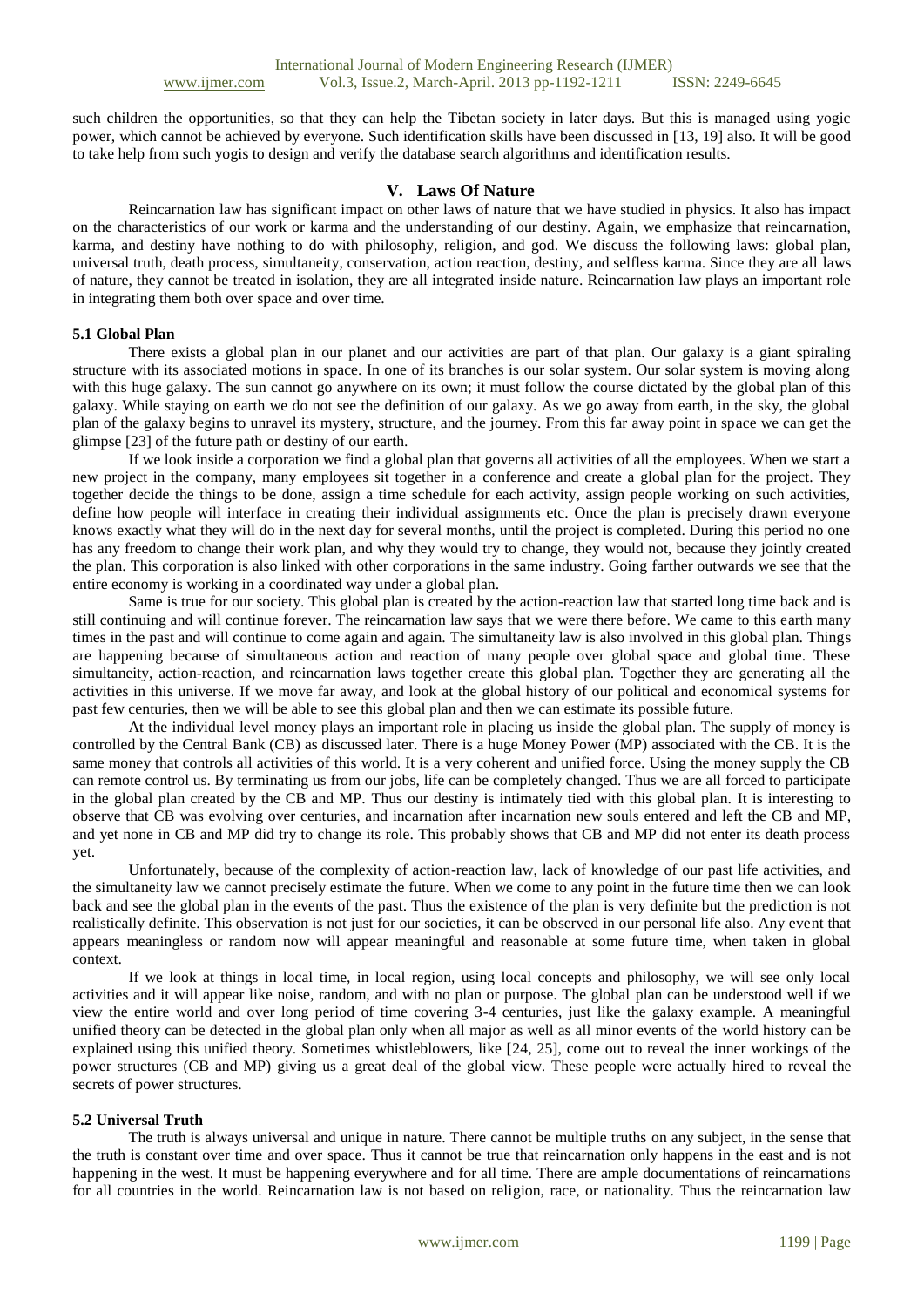cannot be invalid for Christian and Muslim religions and valid only for Buddhists. This is because reincarnation is a law of nature and therefore is an unique universal truth.

But humans will never be able to find the universal truth. Because of the simultaneity law and the reincarnation law, every event is a result of actions of many people from many different places and over many incarnations. It is not possible for an ordinary human being to know all the information. This information space is a multidimensional space, and every individual lives only in one of its very small subspaces. A part cannot know the whole. The global plan cannot be visible from local space time state. Universal truth and the global plan are thus intimately related.

Only yogis can know the universal truth. Only with the help of yogic power a human can directly communicate with the soul of anybody and acquire all information it wants. Only such meditation and yogic power allows one to discover the mystery of soul and other characteristic of the universe. It is quite a miracle that yogis around the globe discovered the reincarnation law more than ten thousand years before. This fact alone should convince us about the claims of yogic power. There are many examples of controlling the soul by such yogis [1, 13, 19]. Through their meditation process they can present themselves in multiple places, heal any kind of diseases, cast-off human body to die, or enter a dead body and make it alive. These powers cannot be understood by any other means. These experiences of humans show that ordinary person cannot find the universal truth. We show later that math and science cannot also find the unique universal truth.

Observe that in one sense we have captured a very important universal truth. Consider a digital microprocessor. It is an electronic integrated circuit that can perform miracles. It can solve all problems of the world. You give any problem, or any complex algorithm, a person will be able to convert it into C-programming language or native assembly language, and execute it on the microprocessor. This microprocessor does not know what it is solving, it is only executing its own CPU logic one by one in sequence, but you are seeing that it is solving your problem. Thus a microprocessor has captured the universal truth behind all our engineering and other kinds of problems of our modern society. A microprocessor proves the existence of unique universal truth behind all our analytical thoughts.

The universal truth is always eternal. It always appears in all occasions. It cannot be suppressed. In our context the universal truths are: the reincarnation law, simultaneity law, the action-reaction law, the conservation law, and birth and death processes etc. Any process that tries to suppress the universal truth will die sooner than later. One universal truth we always know: that is death process for all objects. We all know one day we all will die. This is true for our economic and political systems also.

## **5.3 Death Process**

Everything in nature goes through a birth process, a maturity process, and then to a death process. All these processes are a chain of action and reaction processes. A society is born; it develops into a matured system, and then dies. Roman Empire in Europe and Mughal Empire in India are such examples. Similarly an economic system, like imperialism, was born, matured to a worldwide system, and then finally died also. The scheme is true for all living objects including human beings. Our scientists have discovered that the stars are also born, remain active for a period, and then explode to die.

Reincarnation law however says that the souls do not die; it takes rebirth and goes through the cycle again. In each cycle it makes some progress towards its ultimate objective and then leaves the body again. The law of conservation then says that the soul cannot die, only human body dies. Thus the soul is eternal. The death process is true for all things in nature at the atomic and energy level. They just take different form in the next birth. Thus the soul does not belong to nature, it is outside of nature, or it has a separate existence, because it violates the death process. In Sanskrit the soul is called Purusha and the nature is called Prakriti. Soul"s separate existence is conceived in Samkhya Karika, a scientific theory of soul, and is a part of Vedic scripture, as we discuss later.

Before death process begins everything starts deteriorating, fails to operate normally, and then eventually the whole system dies. Before our death, we may find that heart fails, lung fails, or brain fails. These failures are not bad things, because death is a law of nature. A man has to die. How a person will die, and when he will die only a yogi can tell. It is a very common statement that the seed of destruction is planted at the time of birth. This is true for all objects and systems, including economic systems.

Since death is an universal truth, and destiny is also an universal truth, killing somebody cannot be bad. This is because killing is a result of long chain of action and reaction of many people over many different times. Thus there are always reasons behind every death, which are consequences of laws of nature. The concept of reincarnation, the eternal existence of soul, and the separate identity of soul outside of nature, change our understanding of birth and death process. This expands our view of life to global space and global time.

#### **5.4 Simultaneity Law**

This law says that everything in nature is interconnected over global space and over global time. We are not isolated. We cannot do anything all by ourselves. Everything happens because of simultaneous interactions of all the people in this world over all past and present times. We can see it clearly as a result of globalization of our economy. We are all simultaneously influenced by the environment of the earth. Earthquake, tsunami, environmental pollution, financial recessions, all simultaneously affect us over all time including future time. We call the result of this law as the global space time (GST) effect.

Simultaneity law is very much evident inside a corporation. There we are all working together to create a product, like an automobile. Every project is precisely planned, all our activities are carefully designed and assigned to individual workers, and there are target dates for every milestone. We all know what exactly we will be doing tomorrow. All work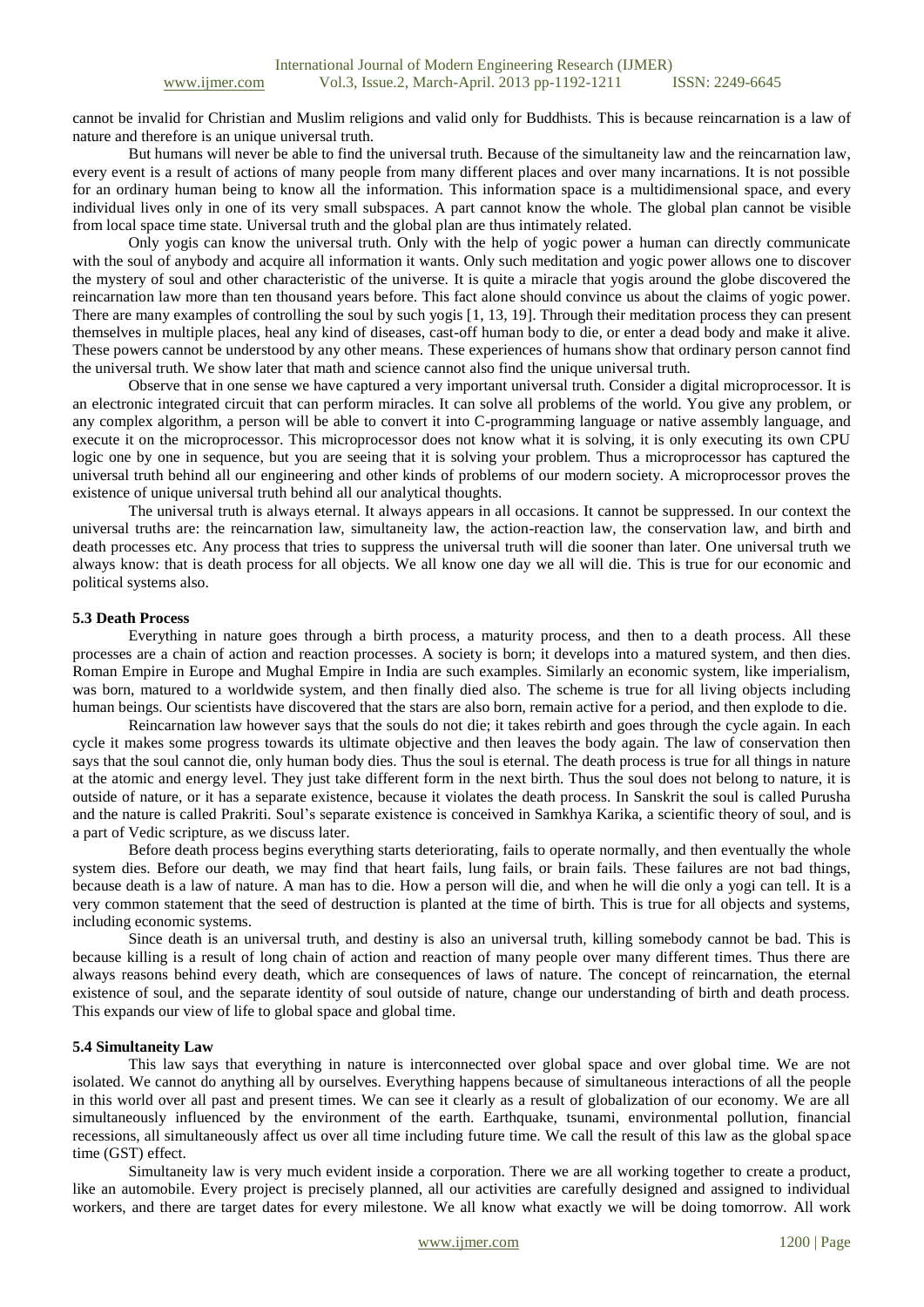activities must match with every other activity, any error will cause a disruption. Many corporations are globally distributed, thus all our activities are also globally connected and simultaneously, with a global plan for the corporation.

Reincarnation examples show that my experience and knowledge of present life are derived from my past lives, that is, we are all connected via our actions of many previous lives. What I will be doing now will depend on what I did, and how I did, in my previous life. Since reincarnation is a law of nature, this is true for all humans, eastern or western. This law expands the simultaneity law over our past lives. Note that the simultaneity law is not just a feature of modern times and modern societies. It was in existence for more than thousands of years.

Thus the simultaneity law can naturally be modeled by an infinite set of simultaneous equations in infinite number of variables. Since infinity is not there in nature, in reality it will be a very large number. Since everything is changing over time these equations must be dynamic and therefore can be represented by a differential equation. A conventional linear state equation model of the type shown in (1) below can give a better view of the global plan defined by the simultaneity law. In the right hand side of (1)  $\{x_i\}$  are the objects and  $\{a_i x_i\}$  can be considered as actions on those objects. Since the model represents the entire universe, which is a closed system, there is no control variable in (1).

In the expression (1) if we take a local view, defined by the highlighted variables, we will never be able to understand the global view which is defined by all the variables.

| $\dot{x}_1$     | $=$      | $a_{11}x_1$      | $+a_{12}x_2$                    | $+a_{13}x_3$   | $\ddot{\phantom{0}}$ | $\sim 100$                                 | $+a_{1,15}x_{15}$  | $+a_{1,16}x_{16}$                         | $\mathbf{r} = \mathbf{r} \cdot \mathbf{r}$ |  |
|-----------------|----------|------------------|---------------------------------|----------------|----------------------|--------------------------------------------|--------------------|-------------------------------------------|--------------------------------------------|--|
| $\dot{x}_2$     | $=$      | $a_{21}x_1$      | $+a_{22}x_2$                    | $+a_{23}x_3$   |                      | $\mathbf{r} = \mathbf{r} \cdot \mathbf{r}$ | $+a_{2,15}x_{15}$  | $+a_{2,16}x_{16}$<br>$\ddot{\phantom{0}}$ |                                            |  |
| $\dot{x}_{71}$  | $\equiv$ | $a_{71,1}x_1$    | ٠<br>$+a_{71,2}x_2$             | $+a_{71,3}x_3$ |                      | $\sim$ $\sim$                              | $+a_{71,15}x_{15}$ | $\cdot$<br>$+a_{71,16}x_{16}$             |                                            |  |
|                 |          |                  | $\cdot$                         |                |                      |                                            |                    | $\cdot$                                   |                                            |  |
| $\dot{x}_{251}$ |          | $= a_{251,1}x_1$ | $+a_{251,2}x_2$ $+a_{251,3}x_3$ |                |                      |                                            |                    | $+a_{251,15}x_{15} + a_{251,16}x_{16}$    |                                            |  |
|                 |          |                  |                                 |                |                      |                                            |                    |                                           |                                            |  |
|                 |          |                  |                                 |                |                      | $\cdot$ $\cdot$                            |                    |                                           |                                            |  |

Observe that reincarnation law also indicates simultaneity law. Since souls can be born in any place and in any country, a person born in one economic and cultural environment can be born in next life in another country and environment. This process infuses experiences of one country into another country, one culture into another culture, thus making simultaneous progress of all people according to a global plan.

#### **5.5 Conservation Law**

The law of conservation (LOC) of mass and energy are two important laws of nature. It has been shown [26] that this is the only meaningful law of nature; all other laws of physics are either equivalent to or can be derived from this law. The law says that mass and energy cannot be created or destroyed. Thus the sigma of all masses is a constant; the same is true for energy. They can only be transformed or transferred. Thus to produce a car we must use materials and energy from nature. It cannot be created out of nothing. We call it sigma law also. Sigma law can be stated using the following sigma notation:

$$
\sum_{i=1}^{N} x_i = 0 \tag{2}
$$

Here the set  $\{x_i\}$  represents any physical variable. If you use any consistent set of physical variables, with proper units and dimensions, then you will always find that the above sum in the left hand side of (2) will be zero. It can become a given constant, but the constant can be absorbed in the left hand side. The variables, for example, can be forces, energies, or masses etc. Thus (2) is a balancing equation, things are balanced in nature. Observe that equation (1) is nothing but a series of sigma laws of type in (2).

According to this law any win-win situation is not possible. Everything must be a win-lose system. In every apparently win-win situation a detailed analysis will always reveal a third party who will be the loser, because we are all simultaneously interconnected. A win-win will violate the balance in (2). This law also says that we cannot invent anything, we can only discover. Something new cannot happen; a nonexistent object cannot become existent. It is against the sigma law (2). The wheels, engines, chassis were all there we just put them together to create a vehicle. Even many forms of vehicles were already there too. The same is true for all kinds of products that we have created; math and science are no exceptions also.

Thus "I did it" is meaningless and is against the laws of nature. According to LOC things were already there; I could not have created it. Thus patent laws violate this law of nature. In many cases the idea of "I did it" may not also be valid, due to reincarnation, in the sense that may be I started working on the subject in my previous life along with many other people and I completed the task in the present life working with some other people. Thus the law of conservation leads to the egoless or selfless karma. A computer tracking system, discussed before, will be able to reveal such past life connections with our work of the present lives. The tracking system database therefore must contain work details of all persons for more than a century.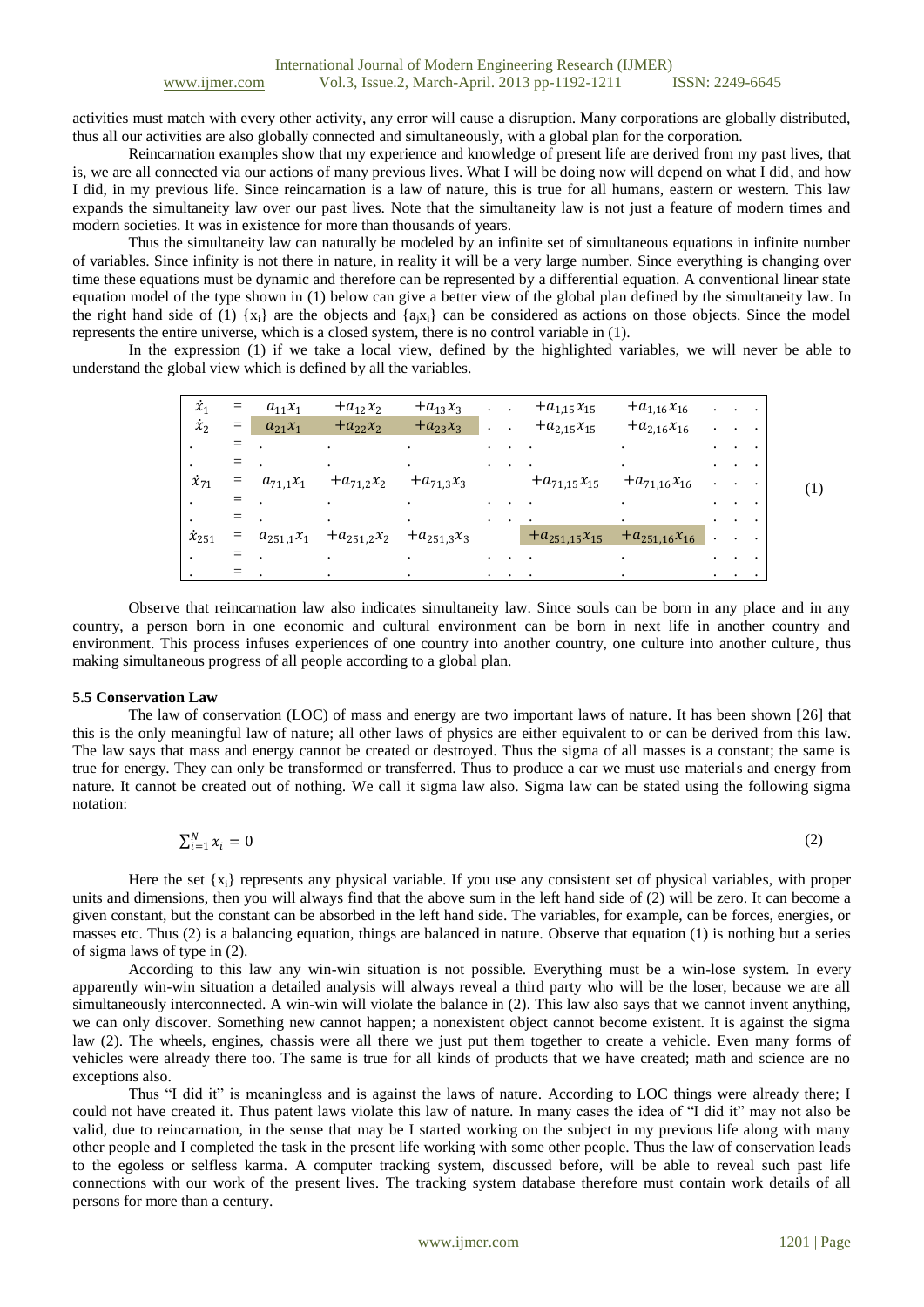#### **5.6 Action Reaction Law**

The action-reaction law or the Newton"s third law is another important law of nature. It can be found in [27, p.120] and has been explained in the following way. In an isolated environment, the forces always occur in pairs or that a single isolated force cannot exist. Any one of these two forces can be called the action force, and the other one then can be called the reaction force. The reaction force is equal in magnitude of the action force and of opposite in direction and can be written as in  $(3)$ :

$$
F_1 + F_2 = 0 \tag{3}
$$

Because of global space time (GST) or the simultaneity law, for every action there will always be more than one reaction  $\{F_2, F_3, \ldots, F_N\}$ . It is thus not possible to create an isolated system and produce a single reaction. However, the summation of all reactions must still be equal to the original action that produced all the reactions. Therefore in real life we should have (4):

$$
F_1 = -(F_2 + F_3 + \dots + F_N) \text{ or } \sum_{i=1}^N F_i = 0
$$
\n(4)

Expression (4) shows that the Newton"s third law is a sigma law or a law of conservation.

We should recognize that all human actions satisfy this law also. Our hands create physical forces, our ears receive physical sound wave actions; we see energy of natural lights through our eyes. Thus humans are integrated with this physical world. Inside our bodies also this same action-reaction law works. We can think and imagine, but all our actions are guided by this action-reaction law of nature. Because of reincarnation law we are connected with our past life actions also via the chain of actions and reactions that started in our past lives. In this chain of actions and reactions I was there many times from many places and from many past lives. Thus it will be meaningless to associate me with an action at present life.

In a corporation, we work on projects, where we decide our activities jointly, define our interfaces and interactions, and produce actions simultaneously and interactively to complete the tasks. Nothing is done by a single person in any corporation. Thus here again we see that, "I did it" – is not meaningful. Thus our ego, our selfishness, considered as foundation of capitalism, are against the laws of nature. In fact, because of reincarnation law, there is no "I". "I" was there for all past times.

#### **5.7 Destiny Law**

Destiny idea follows clearly and in a straight forward way from the action reaction law. As we have mentioned, this law says that for every action there is an equal and opposite reaction. This reaction, according to the law is supposed to happen instantaneously. But in nature nothing happens like that, everything takes some time. Thus if an action F1 happens at time t, then its reaction F2 will happen at dt time later, where dt is a very small time, can be called observational delay, measurement delay, or reaction time etc. Thus F2 will happen at time t+dt. We know that this F2 will be equal and opposite of F1, thus we can write  $F2 = -F1$ . Since we know F1, we know F2 also. Thus future is clearly known, this is future because t+dt is future time. Thus the action reaction law clearly states the destiny is precisely defined and can be found if we know the present.

However, as we have mentioned, action reaction law has an assumption of isolated environment, which cannot be true because of the simultaneity law. We are all tightly integrated in our world with our actions and reactions. This integration is not just in present life, because of reincarnation law we were connected in our past lives also. The past life actions are working in present life too. Thus for any action there will be more than one reactions at any future time t+dt. So the number of reactions, N in (4), will be very large, and the share of any action among all the reactions will be very difficult to find out. But theoretically we understand that it can be found out, that is, the action reaction law is valid. This also follows from the conservation law, because action reaction law is a law of conservation or a sigma law, as expressed by (2).

Note that at time t+dt many other new reactions will also interfere with the object, beside the reactions originated by F1. Thus all objects must be considered simultaneously to find the total reaction on any object. It must be understood clearly, that because of simultaneity law I do not create my destiny. My destiny is created by the actions of many people working together, including past life activities with many people. Thus destiny is tied with the global plan of the society. The notion that I create my destiny, I create my karma, I am independent are not correct and goes against the simultaneity law and reincarnation law of nature. We are not isolated individuals, we are together, and are highly integrated through our activities. Thus it is not my destiny, it is our destiny.

Thus destiny is defined by the simultaneity law expressed by (1). We can think of equation (1) as representing a large set spring-mass system. That is, assume that there are many objects like solid moving masses, and they are all interconnected by springs, and all are hanging in space. If any one of the masses moves then all other masses will move also, because of the interconnecting springs. I can think myself as one of the masses. I am constantly in touch with everybody via these springs. If any one takes any action I get immediate reaction from these springs. Thus my activities are not controlled by me; it is controlled by the global set of simultaneous activities defined by other masses in the expression (1). I am part of nature via (1), and I am forced to act by actions of all others via (1), I do not have any independence from (1).

The idea of destiny is the opposite of free will. That is, we cannot have free will. The simultaneity law says we are not free, we are working together. Our every present action depends on our previous actions and the actions of many other people. This works for every small detail of our activities. If I am used to drink both coffee and tea, then at break time whether I will take coffee or tea is not dependent on my free will. It will depend on what I have taken last time, how long before I took it, how is the situation of the coffee pot, if there is enough hot water, who else is there in the coffee room, etc.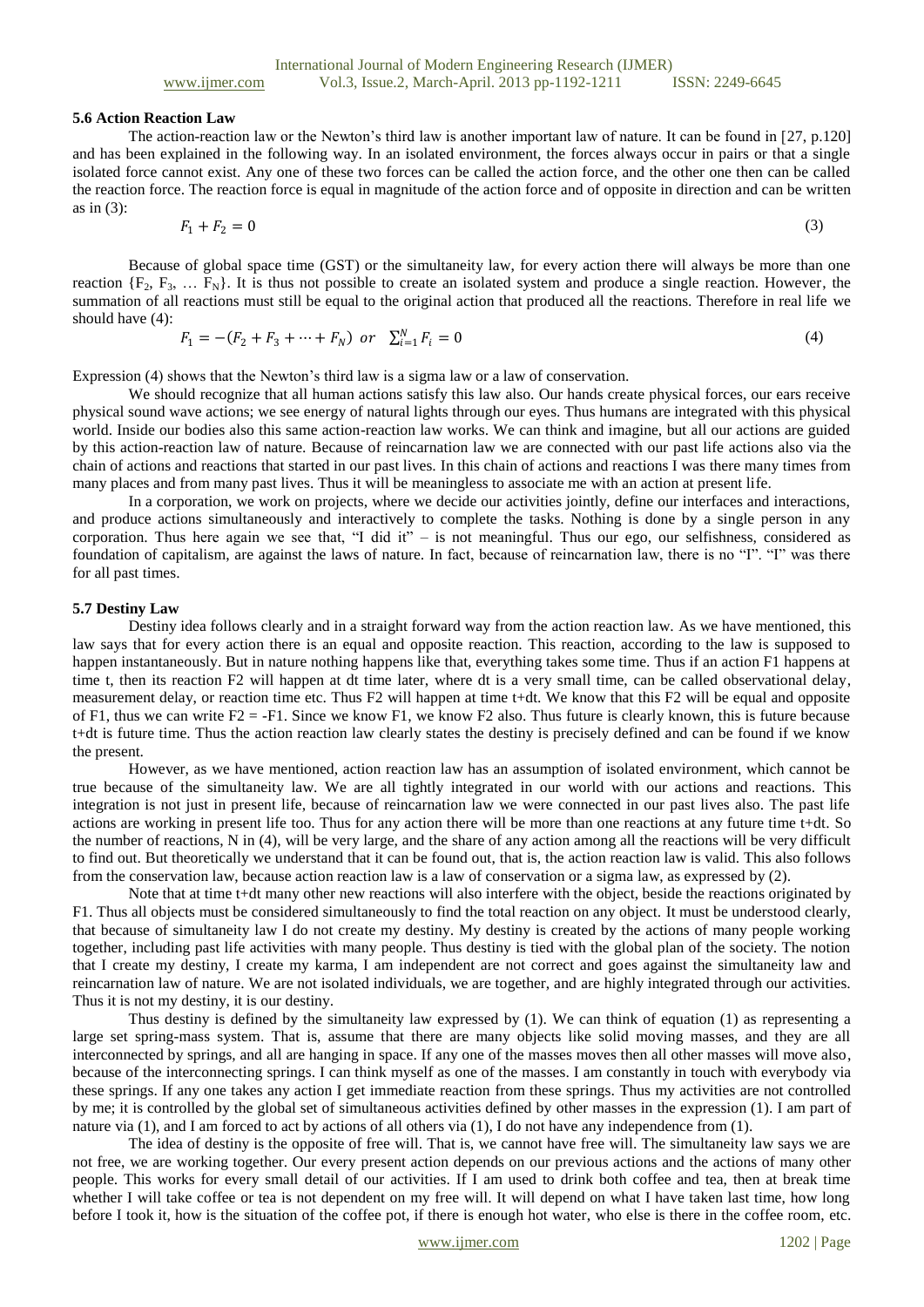There are many factors, including my own factors, and what others have done at the coffee room, will govern what I will drink now. A careful analysis will always show that everything is linked together simultaneously and instantaneously. The things happen so quickly inside our brain that most of the time we fail to recognize that we considered all the factors already, before we pour the coffee in our cups. Thus I do not create my destiny; it is created by many events and by many people working simultaneously, not only in this life but also by many people in many past lives. There is a global plan, and we are all following that plan and helplessly. The word helplessly (Avasah in Sanskrit) is important and is clearly pointed out in Gita (verse 3:5).

Einstein believed in precise destiny [28]. He said god does not play dice with the world. This destiny is also true according to Newton"s theory as we explained above. The literature on the theory of relativity also talks about this global plan. It has been written in a physics book [29, p. 46] "Events do not happen; they are just there, and we come across them". Note that a simple logic will show that we cannot sit idle and let the destiny take us to the desired place. If it is not written in our destiny, we cannot sit idle. Moreover, the reincarnation examples show that we come to this world for a specific purpose, then why would I sit idle, why would I change my previous plan. Moreover, I am not my body, I am my soul. When I say I will sit idle, actually it means I am confusing my body with my soul. According to the spring mass analogy, I am constantly connected with everybody, and therefore I am moving all the time, and cannot stay idle.

The idea of destiny is really very simple. It simply means that there is a reason for everything. Whatever is happening now, there were reasons behind them in the past. Or in other words, present evolves from the past. This last statement is also same as the well known statement – as you sow so you reap. Thus destiny is very real and a trivial concept. Consider freewill – I want do something now, this clearly means  $-1$  have an idea and I want to try it – this idea becomes my reason or the cause for my action. The idea came first. Therefore it is not freewill anymore. Thus freewill is not really free, it is linked to the idea that I got minutes before, which is the reason, and therefore it is destiny.

In most cases we are not alone, it is not just my past activities, it is the past activities of many people. Corporation events, described earlier, are very good examples of daily destiny. Notice that it automatically means that I do not have any freedom while I am inside a corporation. This is also very obvious, because my daily life has been planned by me and jointly with others. We feel naturally very happy while we are in a corporation and know what we will do today. We just go, do our work, and come back home happily, knowing that we have executed our responsibility for today. Thus going with the flow, or obeying the nature made us happy. On the other hand if we had to make new changes, or plan a new work, and we had to choose, it would give us lot of stress. Thus inherently we do not like freewill, we like to go with nature and follow the destiny. Thus destiny is not a restriction; it is a blessing for us.

The idea of destiny also has some immediate consequences. Nothing can be good or bad in nature, because everything is planned. Similarly nothing can be improved in life after life according to my wishes. The universe is under a global plan. We are all here for a specific purpose. It is just like we are all here in a corporation, for a specific purpose: to create the product the corporation is manufacturing. All souls have same intelligence, they are all interconnected together. They are constantly in touch with each other. The only goal in every life cycle is physical death after we finish the project. Souls do not and cannot die or evolve. We cannot have god, because we cannot have freewill to meditate and find god. Everything is planned; if meditation is not planned for me I cannot do so. Thus god cannot appear and rescue me from my destiny cycles. Swami Vivekananda [30] says down with gods, down with God himself, I am all the God that ever existed, speak no more of God, I am the infinite.

A very thorough and systematic mathematical modeling method for the global plan is described in the paper [26]. It eventually leads to the derivation of equation (1) described earlier. But it must be recognized that practically it will be impossible to find exactly what will happen using even a very large computer. But the existence, not determination, of precise destiny can be proven using mathematics and the laws of nature. As we discussed, there are yoga mediation methods that can be used to find the future. This approach requires a completely different skill set.

Once we have the equations, like in (1), then we can imagine their solutions. The mathematical theory of differential equations ensures the existence of a solution under fairly realistic conditions. It has also been shown that the solution is unique under a given set of initial conditions. The theory also says that the solution can be extended in both directions of the initial time t<sub>0</sub>, that is, from minus infinity to plus infinity on time scale. Thus the solutions can in theory, predict the past and the future. The solution of (1) represents the unique destiny of the entire universe or the global plan.

Many people suggest that uncertainty principle of quantum mechanics shows that the concept of destiny is not correct. But one should not rely on such principles, because physics and mathematics are based on many assumptions. As discussed later in another following section, nature cannot accept assumptions, and therefore the uncertainty principle cannot be correct. A detailed and thorough proof that uncertainty principle violates the laws of nature has been explored in [31]. More specifically, the uncertainty principle is based on Fourier Transform, which makes infinite time as an assumption. But infinity is not meaningful in nature. Replacing infinity by any finite value changes the uncertainty to certainty for all space time issues.

## **5.8 Selfless Karma**

The idea of selfless karma or desire less work automatically comes from the simultaneity and reincarnation law. The idea says that we should all work with full honesty, sincerity, and devotion but never work for the result that we want. The reason is that a person does not and cannot know the result. Since everything is happening because of simultaneous effort of many people from many locations and over many time periods, including our past lives, we do not know what result to expect. All results are dependent on all efforts of many people. Nothing is isolated, humans are also not isolated, every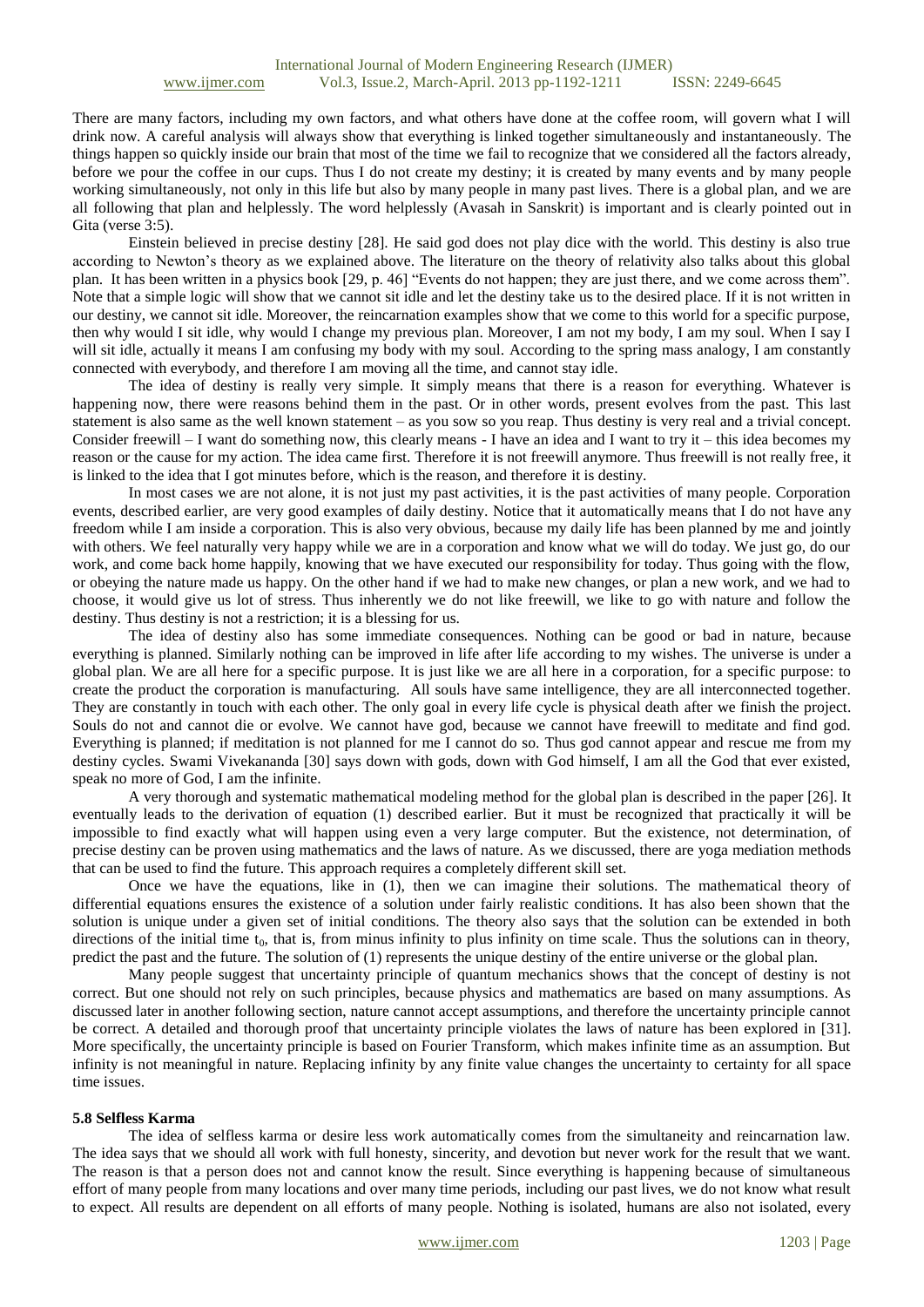individual is a product of many past incarnations, thus future or the results will never be known using our simple crude knowledge of this life at this moment and at this location. A local view will always confuse us. Thus only way to create a satisfactory result out of our actions is to perform selfless work all along. All other efforts will violate the universal laws of nature. Only people with yogic skills can know such results. Using yogic skills it is possible to get a universal vision which allows yogis to see the universal truth. A highly sophisticated computer network, which tracks everything over many generations, may be able to predict correct and universal outcomes.

Thus the selfish work is bound to destroy our expectations, our peace in life, and the society in general. Since we are part of an evolving global plan, (defined by the simultaneity and reincarnation laws), which is not known to us, we cannot even know what we are working for. An employee can be laid off from his job, because the present system of capitalism is not under his control. Some CEO somewhere may be planning to sell the company for some other reasons. A student can get admission in a good school unexpectedly, maybe because the reviewer was a coworker of the student in their past lives, and thus helped the student to launch a great future career. We can never know how things happen in nature. But the action-reaction law, the simultaneity law, and the reincarnation law tell us that there is a reason for everything, and there is no randomness in our life. Interestingly, it seems Gita does not explain why results are not known, although selfless karma idea is originated in Gita. However, the reasons beyond our knowledge are discussed in Ramayan.

We should distinguish between Bible and Christianity, Quran and Islam, Vedas and Hinduism. These two groups, scriptures and religions, are two different things. It is like a knife. A knife can be used for cutting foods for cooking them, but it can also be used for killing people. Knife is a technology, it is a great invention. But how we use it depends on our society. Same is true for all scriptures for all religions. The religions should not therefore be confused with scriptures. Most importantly religions are dependent on money and money power. In the following few sections we briefly survey how reincarnation is treated in scriptures and also by corresponding religions.

## **VI. Reincarnation In Bible**

A significant volume of public literature is available that presents existence of reincarnation in Bible. The book [32, p. 73] says there are many mentions in the Bible that can only be adequately explained in the light of reality of reincarnation. Smith says these can hardly be seen if Bible is read in a literalistic, dogmatic, and traditional way. The examples of burning bush, Cain, and Job when understood and taken collectively, according to Smith, establish the foundation of reincarnation in the Bible. He shows "how the Bible reveals reincarnation and its essential counterpart, the karma of humanity and of the individual soul".

In John 3: 1-12, there is one of the most concrete references to reincarnation. Here Christ the Master states, "Marvel not that I said unto thee you must be born again. The wind blows where it lists, and you hear the sound thereof, but cannot tell from where it comes, and where it goes: so is every one that is born of the Spirit" [33]. The last part of the sentence is a very clear indication of cycles of birth. The paper says there are at least thirty references in the Bible that directly or indirectly confirm the continuity of life. Robinson explains [33], how the commonly used statement against reincarnation, from Hebrews 9:27, in which Paul is the speaker, "And as it is appointed unto man once to die, but after that the judgment...", when placed in proper context will in fact corroborate reincarnation.

The book [34] provides another aspect of reincarnation in Bible. Most famous father of church, Origen (185-253 AD), undisputedly taught preexistence of soul. However, Origen's more than 2000 writings were nearly all burnt in the 6th century, so that researchers cannot today judge it from his original texts. Along with Origen many other Greek fathers made positive remarks about reincarnation. Rufinus (345-410 AD) translated some of the texts of Origen and openly admitted in correcting them so as not to run into conflict with Dogma. [34, p. 54] confirms the idea of power struggle in our life – "The Church accuses the reincarnation doctrine of teaching a path of self-redemption*.* A rivalry mentality of the Dogma seems to come through here, which doesn"t want to permit any way to God, which isn"t approved by the power structure of the Church".

As we have mentioned it is quite possible, like birthmark and birth defect cases, every aspect of our physical body is created by our soul, while in mother"s womb, independent of any other conditions. Thus it is quite possible that the case of the blind person discussed in the Bible is also a birth defect case of reincarnation. Everybody is reincarnated; we just do not know, and may never know to what extent the body is reconstructed. John 9:2-3 declares: His disciples asked Him, "Rabbi, who sinned, this man or his parents, that he was born blind? 'Neither this man nor his parents sinned,' said Jesus, 'but this happened so that the work of God might be displayed in his life.'

#### **VII. Reincarnation In Quran**

This author did not find any comprehensive research that investigates the idea of reincarnation in Quran, the way it has been done, for example by [32] on Bible. Research in analyzing every verse, with reincarnation in mind, in the context of the global philosophy of Quran, appears to be missing. Many authors say that the Arabs, before Mohammad, believed in Reincarnation. Had there not been in the heart of Islamism a strong germ of esoteric teachings, Sufism could never have sprung from it. Quran was written after the death of Mohammad [35]. Mohammad"s sons also died before him. Sufism has deeper connection with Mohammad"s daughter.

Mainstream Islam rejects the concept of reincarnation. Believing in reincarnation into this world, in such a way that it could be interpreted as a denial of resurrection, may constitutes apostasy in Islam. A very few Sufi groups believe in reincarnation claiming that this concept is included in, "How can you deny God, when you were dead and God gave you life? Then God will cause you to die, and then revive you, and then you will be returned to God" (Quran 2:28). The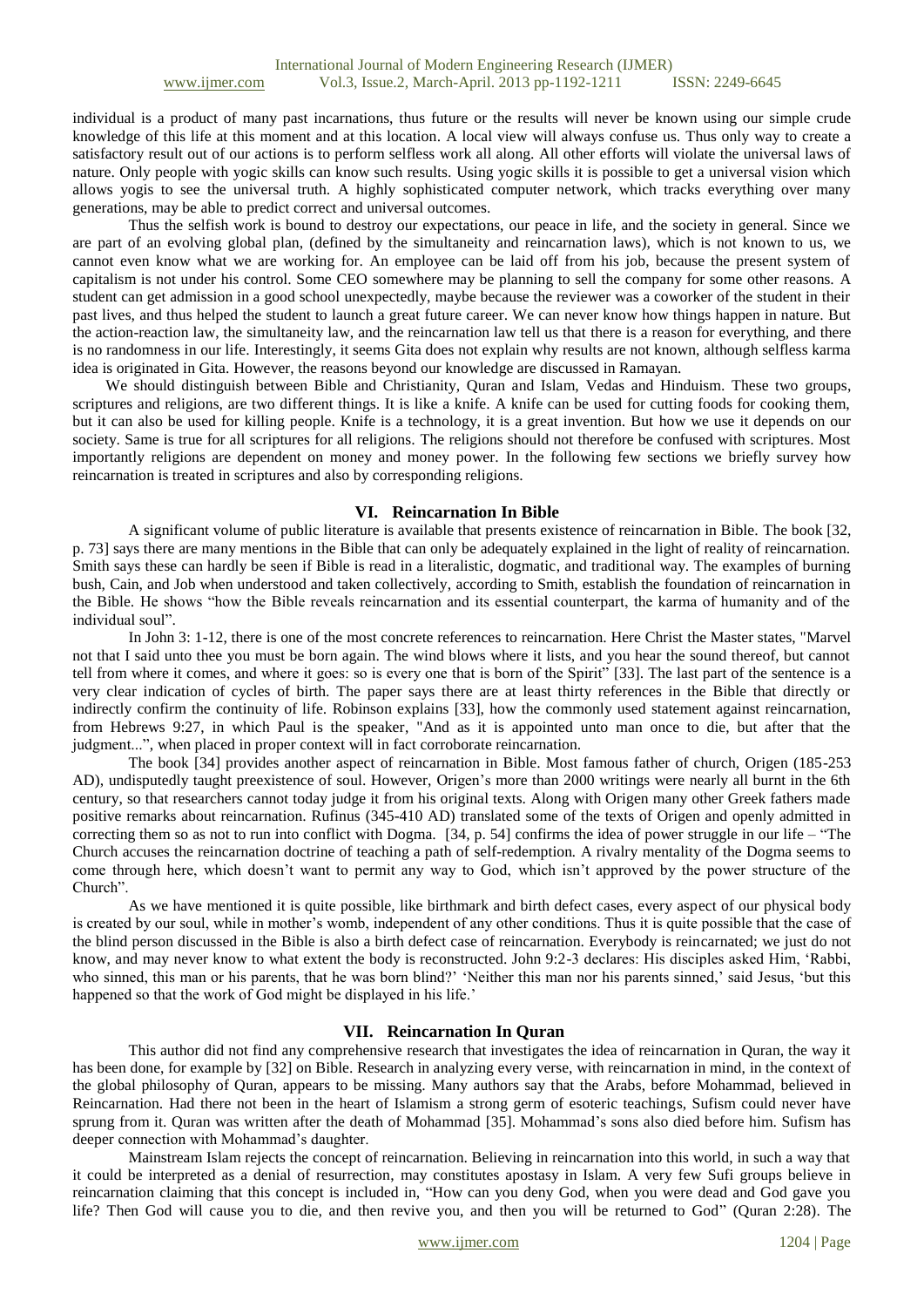mainstream Islam however rejects this understanding of the verse, claiming that it refers to the worldly human life and the consequent resurrection in the hereafter [36].

Spanish-born Sufi poet Ibn Arabi (1164-1240) commented: There is some difference of opinion among the Muslim learned men as regards the method of Resurrection. Some of them say that Resurrection will be by reincarnation and quote passages from the Quran and authenticated sayings of the Prophet in support of their contention [37].

Another verse has been pointed out in [38]: "Set forth to them the similitude of the life of this world. It is like the rain which we send down from the skies, the earth"s vegetation absorbs it, but soon it becomes dry stubble, which the winds do scatter: It is Allah who prevails over all things", Quran 18:45. However, the book also says, there are other verses that contradict the above in the Quran. Hence, more orthodox Muslims strongly contest the Sufi view.

Besides Sufi communities, Druze and Alawi are two Islamic sects, most numerous in Lebanon, Syria, and Turkey; who recognize reincarnation concepts. There are many, among them, who are also skeptics about the phenomenon. At the same time [38] there are others who discuss stories and maintain openness about the phenomenon. Interestingly, on both ends of the spectrum there is a guardedness associated with the talk of reincarnation because of sensitivity to outside perceptions. The above paper [39] presents some audio taped details of real life reincarnation stories among Druze families.

#### **VIII. Reincarnation In Hinduism**

In this section, we call Indian scriptures as the subjects that originated from Shruti. Shruiti is a non-mechanical sound of nature that can be heard (or seen) only after attaining certain level of mind by extensive yoga meditation. According to Swami [40], all books written before Buddha originated as Shruti. As per recent discovery [41], the latest date of Mahabharat is before 7500 years. Thus Ramayan which predates Mahabahrat, and Mahabharat should be considered as Indian scriptures.

Samkhya Karika [42] provides the most brilliant scientific theory in the shruti collection of Vedic system. It is credited to Kapila muni. In Gita [43] verse (Gita 10:26) Krishna has been defined as – "… among perfected beings I am the sage Kapila". Mahabharat says [44, Vol. 10, p.8] – "There is no knowledge that is equal to this (Sankhyas). Do not yield to any kind of doubt. The knowledge which is described in the system of the Sankhyas is regarded as the highest." Vivekananda [45], a famous Indian philosopher of modern time, says the following – "This wonderful man, the most ancient of philosophers, is mentioned even in the shruti - O lord, thou who produced the sage Kapila in the Beginning".

According to Samkhya Karika, the human body is associated with three kinds of objects (1) the soul (2) the subtle body and (3) the gross body. We can see and feel only the gross body. We cannot see the other two. Only through extensive yoga meditation one can acquire the knowledge of the other two objects. The soul never reincarnates, the subtle body is everlasting and incarnates, and the gross body is perishable. The subtle body consists of Intelligence (Mahat), I-Principle (Ahankar), eleven sense organs, and five primary elements (tanmatras). However the soul is intimately tied with other two objects. The soul is like perfume on a garment; and garment is the subtle body [42].

It is the subtle body that reincarnates after death, as we can read in Samkhya verse (SK:40) – "The mergent subtle body, produced primordially, unconfined, constant, composed of the tattavas beginning with Mahat and ending with tanmatras, transmigrates, free from experience, and tinged with dispositions". The translator of Samkhya uses the word transmigration instead of reincarnation. But Samkhya does not say that humans can take birth as non-humans.

Creation happens, according to Samkhya Karia, when the soul (Purusa) interacts with nature (Prakriti). At this time nature creates the subtle body components (tattavas) in the following order: Intelligence (Mahat), then I-Principle (Ahankar), then 11 sense organs, and finally five primary elements (tanmatras). The subtle body is so subtle that it can pass through the mountains [42]. The soul never reincarnates, is stated in  $(SK: 62)$  – "Thus, verily, Purusa is never bound, nor is he released, nor does he migrate. It is the Prakriti, being the support of manifold creation that migrates, is bound and is released". Thus subtle body is considered as part of nature, however, the soul remains identified with the subtle body for eternity.

The well known Hindu scripture Gita basically explains the Samkhya Karika in its own simpler way, as a dialogue between two persons Krishna and Arjun, so that the common people can understand the concept of reincarnation. Presenting theories in the form of dialogue is an important method for presenting complicated idea. Using FAQ (frequently asked questions) in modern websites essentially is a similar concept. The Sanskrit word Samkhya has been used in verse (Gita 5:4)- "Only the ignorant speak of devotional service (karma yoga) as being different from analytical study of the material world (Sankhya). Those who are actually learned say that he who applies himself well to one of these paths achieves the results of both" [43].

The verse (Gita 2:20) reconfirms, as stated in Samkhya, that soul does not reincarnate – "For the soul there is neither birth nor death at any time. He has not into being, does not come into being, and will not come into being. He is unborn, eternal, ever existing and primeval. He is not slain when the body is slain".

Gita says there is no discontinuity in characteristics of the subtle body; although from reincarnation examples we can see that there can be large break in time and space between two births. Thus the life continues from the end of one birth, to the next birth, without interruption of continuity of the subtle body. The verse (Gita 8:6) confirms "Whatever state of being one remembers when he quits his body, O son of Kunti, that state he will attain without fail". There are many real life examples of reincarnation which reflect concept of continuity in the above verse.

The ideas behind subtle body, like the concepts of intelligence, I-principle, and sense organs are buried in the verse (Gita 5:23)- "Before giving up this present body, if one is able to tolerate the urges of the material senses and check the force of desire and anger, he is well situated and is happy in this world". If the reverse happens, then the imprint of the gross body will be placed on the subtle body, creating the possibility of birth marks. This explains that although 20,000 people die every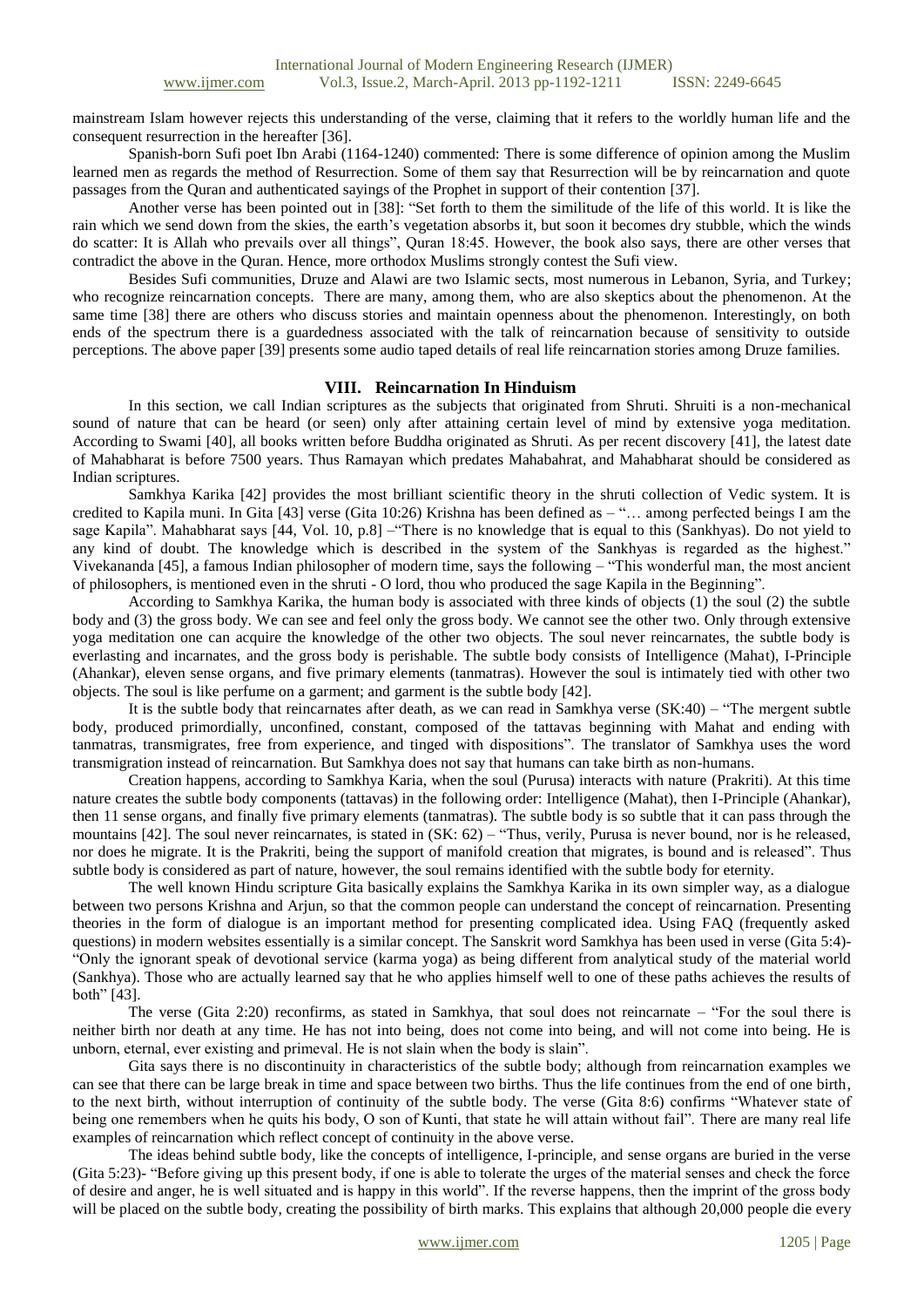year in USA due to gunshot wounds, but only a very small fraction of them talk about their past life wounds in the present body.

Both Ramayan and Mahabharat give at least one example of reincarnation in their stories. In Ramayana we see [46, pp.1607-1610] that Sita, the main female character, is the reincarnation of Vedavati; and in Mahabharat [44, Vol.5, p. 266] we find Shikhandin reincarnated as a man from her previous life as woman named Amba.

It should be recognized that besides reincarnation law, Ramayan and Mahabharat also talk about the other laws of nature like, cause and effect, destiny, theory of karma, law of conservation, simultaneity law over multiple life spans etc.

# **IX. Discussions**

People have raised the issue that:

If reincarnation is a law of nature, then why is it not catching on with the people? (5)

The answer to question (5) is quite complex. However, its answers are both Yes and No type. We discuss them in this section, in some short details.

The answer to (5) is yes, because reincarnation theory is becoming popular, and various surveys show that nearly 20% [47] of the populations of various countries in the west believe in reincarnation. Moreover many Christians do not know that reincarnation was edited out from Bible around 375AD. If this fact becomes known then their believe system will change. Many books have come out recently about reincarnation. Carol [17] has become quite well known in USA for her research and books on this subject. She has documented a large number of reincarnation case histories on children of USA. There are many people who have started giving lectures on related subjects; many organizations have come up in the Yoga community who also talk about the related subjects. The word Karma and even Nishkam (selfless) Karma have become reasonably popular in English vocabulary. These days about 30% of populations in USA cremate their dead bodies [48], the idea of which originates in reincarnation.

Reincarnation has been used to make money also. Both USA and India have made many films based on soul theory and reincarnation. Academy award winning Indian director Satyajit Ray has made a film: The golden fortress (Sonar Kella), in 1974 based on past life memory of a child. A film on past life romance based on a novel by Indian Nobel Laureate in literature Rabindra Nath Tagore called Hungry Stone (Khudito Pasan) in 1960 has been made. Disney channel movie [49], Wendy Wu: Homecoming warrior, based on reincarnation broke records in UK and Europe in 2006. The 1998 academy award winning film: What dreams may come, was not a box office hit but was based on soul world. Such films, based on reincarnation and soul theory, have the potentials of breaking all barriers of race, nationality, and religion and creating a harmonious real world based on laws of nature.

The experience of reincarnation, although a global phenomenon, somehow has become tied with India and Hinduism. Fifty years back India was a poor country, so no one wanted to recognize its impact in the world. Today India is rich again, and it will begin to influence the world thoughts gradually. Moreover Internet technology will also help to propagate the concept. Very soon, may be within 50 years, reincarnation will become known to everybody and more than 50% in the west will start believing in it.

And the No answer to the question (5) is because of two important forces, money and science, that work against the reincarnation law of nature. We discuss the underlying problem briefly in the subsections below. It has to do with Money Power (MP) and Science Power. The MP case is quite obvious but the science case is very deep rooted, trivial also, and all engineers know about it. The subjects discussed below are well known to 1% of the community, but the vast majority of the population is kept under secret. A little investigative research, however, will always reveal the real universal truth.

#### **9.1 Money Power**

In this subsection we discuss the concept of money power, the owners of this power, its remote control capability, its pervasive characteristics, and how helpless we are under its control.

#### **Objective of Money Power (MP)**

Money is the most important control variable in our society. The same money is used everywhere in the world. It is used in our education, business, research, health care, manufacturing of food, philosophy, and religion. No one can escape this remote control capability of the money power (MP). The fundamental control objective of money is that no one should know or find out the truth of anything – including reincarnation and MP. As Carroll [24, p. 465], a mentor of US President Bill Clinton, says Britain has two groups: classes and masses. In his book he said education for classes has three negatives and one of them is that it must not find the truth. It appears that the same philosophy has now spread all over the world for all groups. We show with examples that, it is indeed the case in our life.

## **Central Bank (CB)**

Most of us do not know that the source of money is the central bank (CB). In USA it is the Federal Reserve Bank (Fed). CB is a privately owned bank and is a very highly secretive organization. In some countries CB may be government owned, however, the money supply and control function of CB is still in private hands. Only CB can print money, and give it to anyone it wants, by any amount, and without any transparency and accountability. In 2008 the Bloomberg News sued the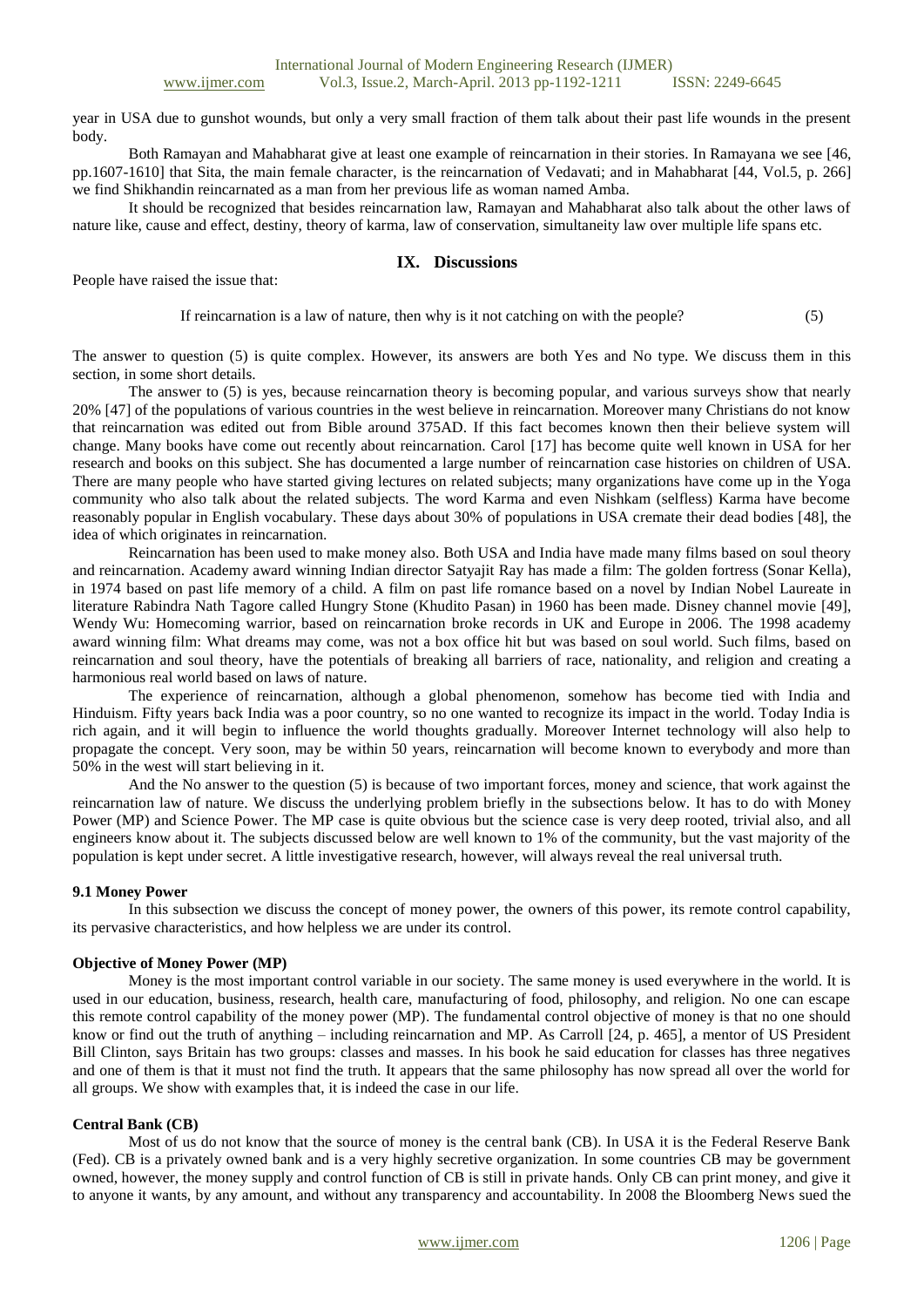Federal Reserve claiming that the Fed paid secretly \$12.8 trillion dollars for bailout money [50]. The GDP for USA was \$14.2 trillion at that time. Thus money supply is unlimited and free for the CB.

Money is not an object of nature. Money is not the paper or the coin, it is the value associated with it. Thus we cannot see, touch, and feel anything about money. So money, not being an object of nature, cannot follow the laws of nature too. Therefore money has to be false, free, and abundant. Unless we understand this real nature of money, it will be difficult to understand economy and the money power.

A little thinking will establish that money has to be free, because everything in nature is given to us as free. How can then something have a price? Thus we have distorted our society, created false money, and then using this false money the CB is controlling every activity of everybody. None of us can do anything against the objectives of the CB, and we all know this very well. That is why the Nobel Laureate in economics, Milton Friedman, said: "One unsolved economic problem of the day is how to get rid of the Federal Reserve" [51]. So naturally the goal of CB will be to prevent the discovery of truth. That is, if people find the real truth of any subject, then eventually people will discover the real truth about CB, which must be prevented. However, as mentioned before, 1% of the population always knows all the universal truths.

A past chairman of the Fed, [52] said no government has any power over this bank. CB is very powerful. It controls our government, military, CIA, FBI, Police force. CB is the King of our time. It is the most powerful king that the world has ever seen in its entire history. It rules the whole world using its MP. At one time, during imperialism, the world used to be controlled by the philosophy and the objective of the king. Now it is controlled by the philosophy and objective of the CB. The government cannot control the CB; the CB controls the government by controlling the supply of money to the government. More technical details of these ideas, facts, data, references, and information from publicly available and well authenticated research are collected and provided in the economics paper [53].

## **CB and Global Plan**

It should be recognized that CB has done an extremely good job all over the world. Whatever good things have happened, today in our world has happened because of the CB. All wars were financed by banks and therefore by the CB, including the WW2. Today two billion people of India are free because of WW2. US presidential candidate Patrick [54, p.295] wrote - "As it was, Britain was dragged into an unnecessary war, which cost her nearly 400,000 dead, bankruptcy and the dissolution of the British empire." CB helped to destroy slavery from USA, apartheid from South Africa. Today we do not see any king anywhere. Most of the dictators are also gone. After implementing globalization by USA, national boundaries are vanishing, which is an ideal concept, derived from the law of reincarnation, and which as mentioned before says: souls do not have nationality.

After the 9-11 attack in New York, USA started the Afghanistan and Iraq Wars. These two wars created the immediate opportunity to install the CB in Afghanistan and Iraq. Only two more countries, Iran and North Korea, do not have western style CB. Once they are taken over, CB will have the full control over the world, and will truly become the global king. After that is achieved, and the world is stabilized for some length of time, it will be worth seeing what CB has in its global plan. According to simultaneity law this global plan has been created by many people from many different corners of the society, however, basically under the supervision of the CB. We must take a global view to understand the CB.

If money is removed from the world by CB, then that move will bring heaven on earth. Because of the modern networked computerized technology, it will be possible to create a moneyless economy [55], which will run this exact same economy we have now, in the exact same way, without any kind of money, and yet will provide the lifestyle anyone wants. In the meantime however, the world is suffering significantly due to poverty, and will continue to suffer. In the following subsections we track the root causes for this.

## **Printing Money**

Assume that the total material wealth of a nation (GDP) is equivalent to a pot of gold. Similarly assume that the total money available (M3) is a bag of dollar bills. This bag of money has an one to one relationship with this pot of gold. This bag of money was used to create that pot of gold. By the law of conservation (LOC) this pot of gold cannot grow. Therefore this bag of money cannot grow either, because this is equivalent to that pot of gold and is attached to it by the LOC.

As pointed out by the Bloomberg report [50], we know that the Fed can print another bag of money, out of thin air. This extra bag doubles the price of the pot of gold causing inflation. If this money is allocated only to the top fifth of the population then their share of the pot of gold will increase, changing the wealth distribution. According to the LOC, since the gold cannot increase, the share of the bottom fifth will then naturally decrease causing transfer of wealth. This transfer of wealth happens not only because the money share decreases for the bottom fifth, the price of gold also increases, and thus reducing their purchasing power.

## **Transfer of wealth**

Profiting is one of the pillars in the foundation of capitalism headed by the CB. Let us first examine how profiting is against the law of nature and how it helps to transfer your wealth. Consider a company that manufactures writing pens at a total cost of \$5 per pen. Now assume that the company sells it at \$15 per pen making a profit of \$10 per pen. Thus the cost of the pen for the CEO of the company is \$5 but for you and me it is \$15. Therefore every pen is taking away an extra \$10 from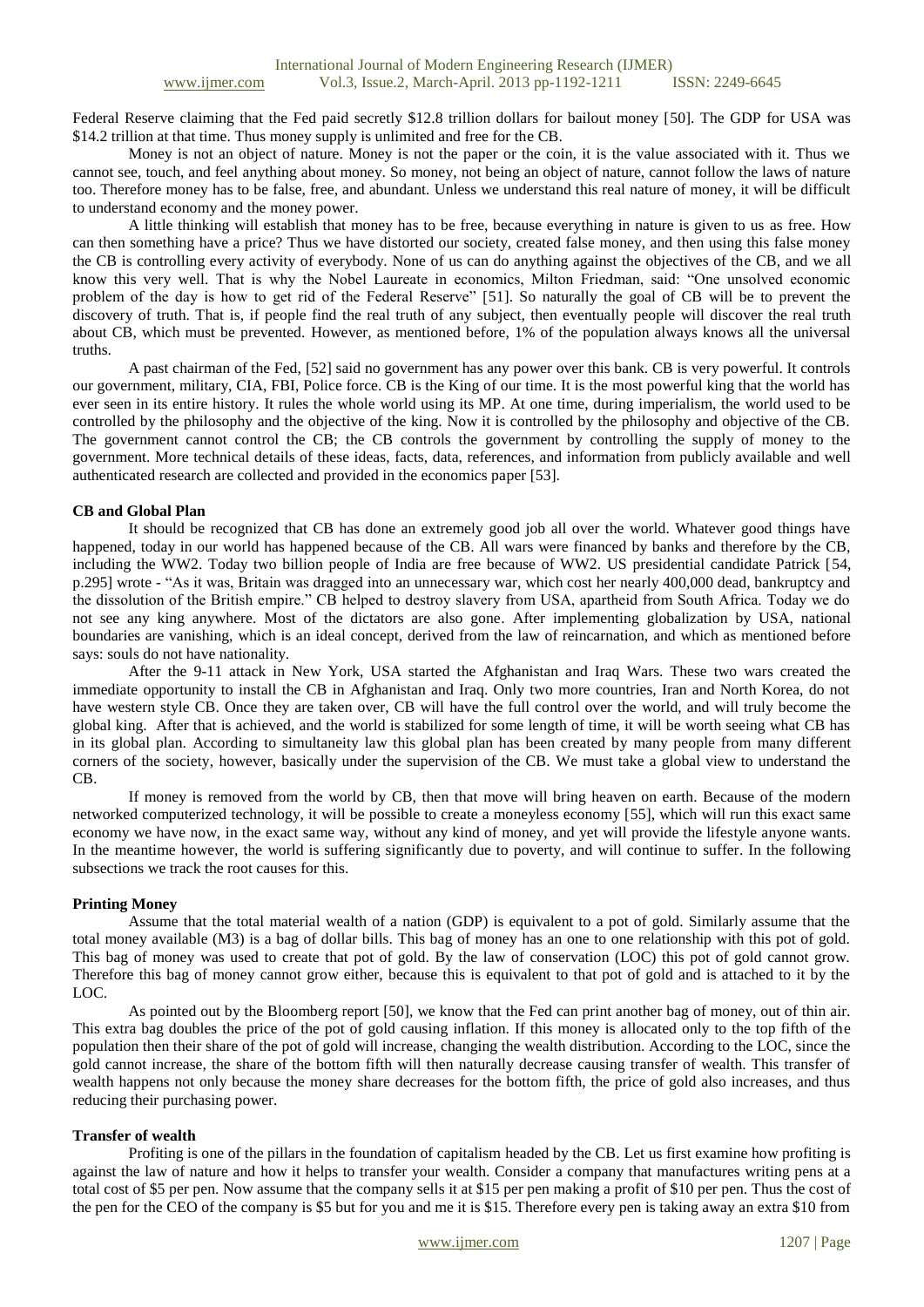all of us. This process of profiting helps to take money away from the people and to accumulate it in the hands of a very small group of people causing inflation and transfer of wealth. The interest charging process is essentially the same activity also. These capabilities of CB violate of the law of conservation, which as we have discussed, says there is no win-win situation possible. By law of conservation the money and the material wealth or GDP are tied together by an one-to-one relation. Thus accumulating paper money is equivalent to transferring material wealth.

Both profiting and interest charging were immoral according to major religions. But now because of MP it is not only legal it is encouraged also [56]. Similarly, creating recessions are major ways to transfer wealth from bottom fifth to upper fifth of the population. Many people will become unemployed in recessions, there will be no jobs, and unemployed will lose their properties, which will be purchased by rich people at low price, causing large scale transfer of wealth. Thus the activities of CB implemented via capitalism like: profiting, interest charging, giving higher salary to a small group, creating recessions, printing free money, etc. are designed to create classes and masses or rich and poor.

## **Reincarnation**

Capitalism measures people using money. Since money is false, this merit system has to be false also. In business two jobs are never equal and so no two jobs can be compared. Therefore two persons working on those two jobs cannot be compared also. Two persons have entirely different life trajectories based on past life reincarnations. Since past life experiences are playing important role in our present lives, as shown by examples of reincarnations, we cannot compare two persons using only present life. Thus recognition of reincarnation will create fundamental problems in the merit system promoted by money power.

The theory of capitalism requires "you only have one life to live". You will be judged and paid according to your achievements in this one and only one life. So, you make money anyway you can to live better. In Wall Street it is called IBGYBG, I will be gone you will be gone [56]. So remain quiet, obey the business, take money, and help CB. All these principles of capitalism like: - I control my life, I have free will, I am the boss etc. - are against the law of reincarnation. Thus reincarnation creates contradictions for capitalism. Therefore naturally the CB will try to make people go against reincarnation. The discovery of truth behind reincarnation must be suppressed.

## **Nishkam Karma**

Karma means work and Nishkam means selfless work. The objective of any human being should be to perform his work in a selfless manner. Only then it will be possible to provide best performance to the humanity. Any amount of selfishness will hinder the search of true knowledge and will prevent proper application of that knowledge for producing high quality work. In most of our activities time is used as a tool to prevent us from performing nishkam karma. In USA it is a very common statement that – we never find time to make things right the first time, but we always have enough time to fix the problems created during first time. Thus time is an artificial constraint, which prevents discovery of truth using perfect and nishkam karma.

The way of capitalism is to make more and more profit. Central bank will give you more and more money if you make more and more profit. Thus exploit people, product, and services as much as you can to make profit. This is promotion of selfishness. Thus capitalism inherently prevents manufacturing of quality products; a fact which we see abundantly around us. In addition this more and more money makes us loyal to the CB. And we become part of money power. This also creates a larger and larger group of masses and smaller and smaller group of classes. These activities are against the objective of yoga, meditation, nishkam karma, and reincarnation; which are all derived from the laws of nature. The laws of nature represent the universal truth. However, they shake the foundation of capitalism, and destroy the money power. Both of which are controlled and managed by the CB.

## **Suppress the Truth**

Keynes [57, p. 235-236], a father of economic theories, said – "By a continuing process of inflation, governments can confiscate, secretly and unobserved, an important part of the wealth of their citizens. By this method they not only confiscate, but they confiscate arbitrarily; and while the process impoverishes many, it actually enriches some. … The process engages all the hidden forces of economic law on the side of destruction and it does it in a manner which not one man in a million is able to diagnose". We should recognize that the government is controlled by the CB. The government is not an independent body; it cannot function without money supply, which is managed by the CB. Note that, the above quotation confirms the idea of – do not find the truth – only one in a million may know. For the survival of CB, all truth must remain suppressed and should not be discovered. Reincarnation law cannot be an exception.

If you pick any modern macroeconomics text book published in USA, you will find that it never mentions that (a) CB is a private bank and the source of MP (b) It cannot be controlled by government (c) CB controls the government by controlling the supply of money (d) CB is not transparent, not responsible to anybody (e) Money is free for CB and its supply is abundant.

Thus no economics student, including professors, will ever discover the true nature of CB, and money power, without ever taking a special research and investigation. The truth is always unique and universal. That means, something that is true in USA but is false in China cannot be an universal truth. Similarly, the concept that was true thousand years back all over the world but is not true now also cannot be an universal truth. Only all laws of nature are unique universal truth all over the world and for all time. Anything that violates the laws of nature must be false and should be removed from the design of society.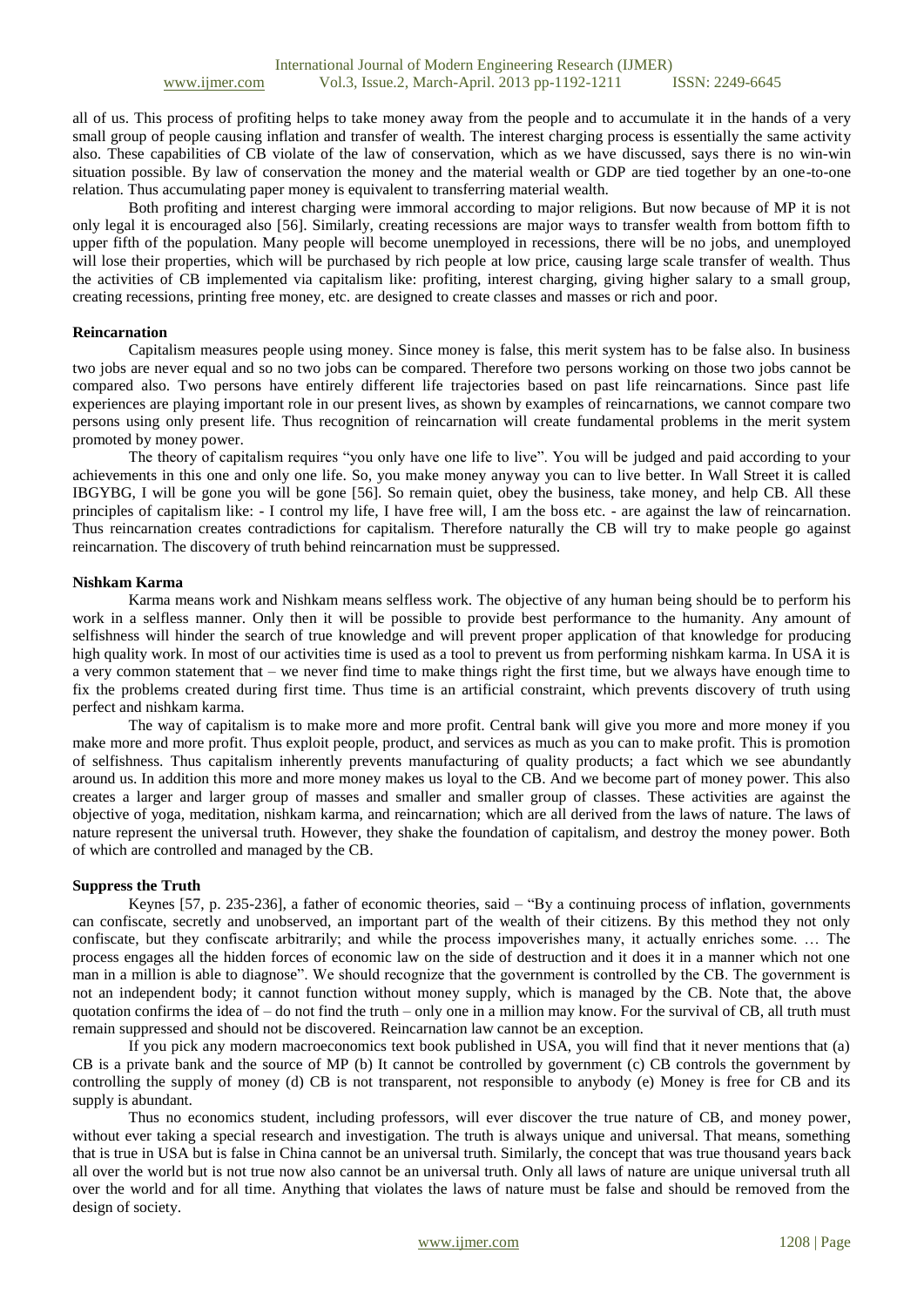#### **9.2 Science Power**

Science is also a major force against reincarnation. People believe that science is correct, and think that reincarnation therefore does not have any scientific basis. However, we show here with some examples and logic that science is wrong, it does not and cannot work, and therefore there is no concept like scientific basis. Money Power (MP) cannot allow science to find any truth. The CB has heavily invested in math and science and has created the science power to keep people away from real truth. As we have mentioned money is false; how can then a false thing be used to find truth? You cannot.

Are scientists against reincarnation theory? Actually any scientists will never be against it. By training a scientist must be an open minded person. Since, Professor Stevenson [7] has documented reincarnation in a very scientific way; the scientists can now read and understand the proof of reincarnation. These documents were not there before, so they were silent about the theory of reincarnation.

As a matter of fact, it is not necessary to understand science, to know that it is wrong. We can easily verify that it has to be wrong, from a philosophical point of view also. You have to accept only one truth: all math and science theories have assumptions. And it is obvious that nature does not and cannot make any assumptions. Therefore math and science are contradictory to nature, and so they are all false. However, we give one example to illustrate the details. A careful observation will show that assumptions do not make science and math approximate; they make them outright wrong as we show here.

Consider the example of Newton"s first law [27, p.115], a very well known and popular law that we have studied in our high schools. This law has an assumption that says – "in the absence of any external forces". Let us investigate this assumption; if this assumption is wrong then we can say that the law must be wrong too. Clearly this assumption cannot be true, because there are always gravitational forces due to sun, earth, moon and many other heavenly objects of nature. There is no place in near earth and in deep space where there is no gravitation. Since earth is rotating, there is also a rotational force called Coriolis force. Thus the above assumption is wrong.

Obviously, nature does not and cannot make any assumptions in describing its laws. The nature must be taken as is. Therefore the nature's laws of motion cannot also have any assumptions. Thus the Newton's first law cannot be correct, because it comes with an assumption. Newton started with something that was misleading and confused all of us for centuries. The following statements, confirming our assertion, can be found in a physics textbook, [58, p. 8], about the Newton"s first law: "We could hardly sustain that this principle (First law) is a strict experimental result. On the one hand it is not evident how to recognize whether a body is free of forces or not. Even if a unique body in the universe were thought, it is undoubted that its movement could not be rectilinear and uniform in every reference system". It is very easy to verify that if you leave a ball in deep space, it will not remain stationary as predicted by the first law. The ball will start moving and will change its speed as the time varying gravitational force changes. Thus the assumption did not make the law approximate, it made it wrong.

Every theory of physics and mathematics has an assumption about nature. Since nature cannot make any assumptions, all of these theories are wrong. We have explained it in the case of Newton"s first law as an example. Many such examples are described in the paper [59]. This example confirms the theory that: education should not find the truth and is consistent with the objective of money power. Moreover, it is not possible for humans to understand nature. Humans are created by nature. Creation cannot know or understand the creator. For similar reasons, our computers cannot know humans, for example. At some point in the chain of questions on every subject, we have to accept the laws of nature without any explanation.

Consider an example from math: replacing infinity assumption by a large number does not make math approximate, but makes it completely wrong, consider the well known mathematical theory of Laplace Transform (LT) of a unit step function [59]. If you assume infinity in the definition of LT, then we get 1/s as its transform; which has a pole at s=0. But if we replace infinity by any finite value T, large or small, a little calculation will show the transform as  $(1-e^{sT})/s$ , which has no poles at origin. Thus the entire characteristics of the LT will change for finite time systems. A similar change will happen for Fourier Transform also, making uncertainty principle of quantum mechanics as false.

The major problem of science is that it is not required to work. It works only on paper and pencil. When science is used in engineering we find that it does not work. This is because engineering, which uses natural components and natural materials, cannot make assumptions also, and must automatically follow natural laws. Engineers add lot of patches, kludges, and redundancies, to make the science and math work [59]. When you add patches, then the science is not a theory anymore, it is a patch work. Because engineering cannot make assumptions, engineering automatically eliminates all assumptions from science, making science invalid, because these theories work only under their assumptions. Science is used by CB to maintain the power of money. In this sense science indirectly prevents recognition or discovery of reincarnation law and all associated truths.

Many of our famous inventors, who changed the world, like Benjamin Franklin, Thomas Edison, Wright Brothers, Bill Gates, Steve Jobs, were not even formally educated. Thus science education is not necessary, that is because they cannot be used in engineering and are all wrong as illustrated with the examples above. We should not throw away reincarnation by saying it does not have a scientific basis, because there is no such thing as scientific basis. Science and education are controlled by money power. Therefore science carries the same objectives of the central bank – should not find the truth.

[1, p. 161] says reincarnation is not based on faith or belief system, it is an experience of the entire humanity. He asks more penetrating questions about science, for example, do we really know what electricity is. In reality we do not know. The law of conservation, which is a law of science, says that nothing can be destroyed or created. Since we know soul exists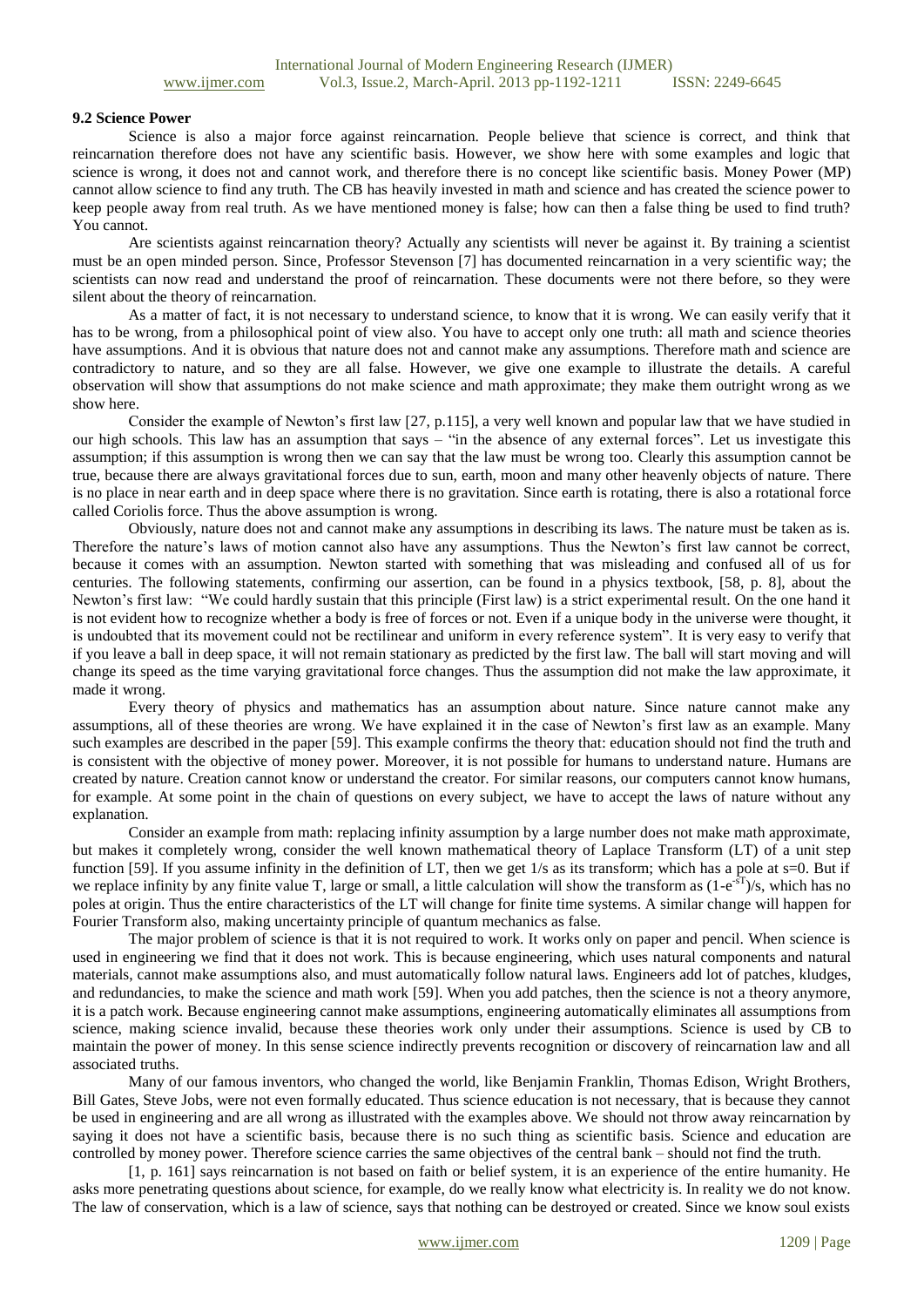when we are alive, therefore after death it cannot be destroyed, and similarly if soul does not exists, then at birth it cannot be created also. Therefore existence of soul at any time indicates reincarnation. Reincarnation is the only way to explain the natural phenomenon described by the examples given in this paper.

## **X. Conclusions**

We have discussed three important types of reincarnation with real life examples. It is clear that birth defects type examples give a trivial proof of reincarnation. These examples cannot be denied by any logic. Then we explored scientific views and their links to the proof of reincarnation law. The paper explains how reincarnation law interacts with other laws of nature and creates the universal truth and our global plan. Some ideas on how our society can benefit from reincarnation are discussed. Discovery of some important research papers have shown how major religions like Christianity and Islam treat reincarnation. Some historical and original thoughts on reincarnation from Hinduism are also presented. They are a small fraction of the analytical foundations of reincarnation theory. The paper finally points out why and how our society is designed to suppress all truths including reincarnation.

## **XI. Acknowledgements**

This paper is the result of several discussions by the author with many people and over a long period of time. The author wishes to acknowledge their valuable contributions and give sincere thanks to Dr. Sam Mohanta, Dr. Sukumar Sikdar, Tapan Majumdar, Sam Chakraborty, and Prof. Nirode Mohanty, Prof. Kalyan Datta, and Prof. Mrinal Kanti Ganguli. They not only contributed in thoughts, but provided many triggers that generated investigations and useful results. I must give sincere thanks to Dr. Nibir Datta, a close friend and a colleague, for his active participation in many discussions on various subjects of this paper. His many negative comments have motivated the author in many positive directions. Many times his single word or a sentence has significantly changed the contents of this research.

#### **REFERENCES**

- [1] L. Govinda, The way of the white clouds, Boston, Shambhala, 1988, Pages 207.
- [2] R. Almeder, Reincarnation Evidence: Stevenson's Research, Video, 2008, available from: <http://www.youtube.com/watch?v=hZhMDU9GcVg>
- [3] C. Filice, The moral case for reincarnation, Religious Studies, 42, Cambridge University Press, Philosophy Department, State University of New York Geneseo, Geneseo, NY, 2006.
- [4] M. Secrest, Omni magazine interview with Dr. Ian Stevenson, 1988, available from: <http://reluctant-messenger.com/reincarnation-proof.htm>
- [5] C. Lightbourn, Past Life Therapy: An Effective Psychotherapeutic Approach, Master Thesis, A Research Paper, University of Wisconsin,Stout, 2006.
- [6] S. Krishnanda, The philosophy, psychology and practice of yoga, The Divine Life Society, Sivananda Ashram, Rishikesh, India, 1983.
- [7] I. Stevenson, Twenty cases suggestive of reincarnation, Ian Stevenson, Univ. press of Virginia, Charlottesville, Second Edition, 1974.
- [8] Primetime, Parents Think Boy Is Reincarnated Pilot, ABC News, June 30, 2005, available from: <http://abcnews.go.com/Primetime/Technology/story?id=894217&page=1>
- [9] YouTube, Reincarnation- past life evidence (P 1), 2007, available from: [http://www.youtube.com/watch?v=\\_EWwzFwUOxA](http://www.youtube.com/watch?v=_EWwzFwUOxA)
- [10] I. Stevenson, Birthmarks and Birth Defects Corresponding to Wounds on Deceased Persons, J. Scientific Exploration, Vol 7, No. 4, 1993, pp. 403-410.
- [11] S.K. Pasricha, J. Keil, J.B. Tucker, and I. Stevenson, Some Bodily Malformations Attributed to Previous Lives, Journal of Scientific Exploration, Vol. 19, No. 3, 2005, pp. 359-383.
- [12] S. Sivananda, What becomes of the soul after death, Divine life society publication, WWW edition, 1999.
- [13] S. Rama, Living with the Himalayan Masters, Himalayan institute press, 2007, 153 pages.
- [14] CBS, Bluejay spreads his wings, 60 Minutes, February, 2009, available from: <http://www.cbsnews.com/stories/2006/11/22/60minutes/main2205521.shtml?tag=currentVideoInfo;videoMetaInfo>
- [15] Hydrogen, 2011, available from:<http://en.wikipedia.org/wiki/Hydrogen>
- [16] BBC, Supernatural Science Previous Lives (English), 2011,<http://www.youtube.com/watch?v=iq64XvwqzyQ>
- [17] C[. Bowman, Children's Past Lives,](http://en.wikipedia.org/wiki/Carol_Bowman) [ISBN 0-553-57485-X,](http://en.wikipedia.org/wiki/Special:BookSources/055357485X) 1998
- [18] I. Hickman, Past life regression a case of migraines, 1959, [http://www.deeptrancenow.com/exc2\\_migraines.htm](http://www.deeptrancenow.com/exc2_migraines.htm)
- [19] P. Yogananda, Autobiography of a yogi, Self-realization fellowship publisher, Los Angeles, CA, USA, 1979.
- [20] 3D Max Media, 2011, YouTube, The Fire Yogi <http://www.youtube.com/watch?v=aj7iqdj1wT8>
- [21] Telegraph, The True Story of Sadhu Haridas, a 19th Century Yogi Phenomenon, London Telegraph,August 22, 1880. <http://www.martialdevelopment.com/blog/yogi-stops-heart-for-six-weeks/>
- [22] H. Wambach, Reliving Past Lives, New York, Harper & Row, 1978.
- [23] Gallow, Travel at Speed of Light, Uploaded by [gallowspole2002bd](http://www.youtube.com/user/gallowspole2002bd) on May 5, 2010,
- <http://www.youtube.com/watch?v=9EXxzfjwC1A>
- [24] C. Quigley, Tragedy and Hope: A History of the World in Our Time, GSG and Associates, 1975.
- [25] A.C. Sutton, Wall street and the Bolshevik revolution, 2001, from[: http://vho.org/aaargh/fran/livres5/suttonhitler.pdf](http://vho.org/aaargh/fran/livres5/suttonhitler.pdf)
- [26] S. Das, Conservation laws of nature, Journal of Applied Global Research, Vol. 5, Issue 12, 2012<br>[27] R.A. Serway & J.W. Jewett, Physics, for scientists and engineers with modern physics, 6<sup>th</sup> edition
- R.A. Serway & J.W. Jewett, Physics, for scientists and engineers with modern physics,  $6<sup>th</sup>$  edition, Thomson, California, 2004.
- [28] Kaku, Why Quantum Physics Ends the Free Will Debate, 2011, available from: